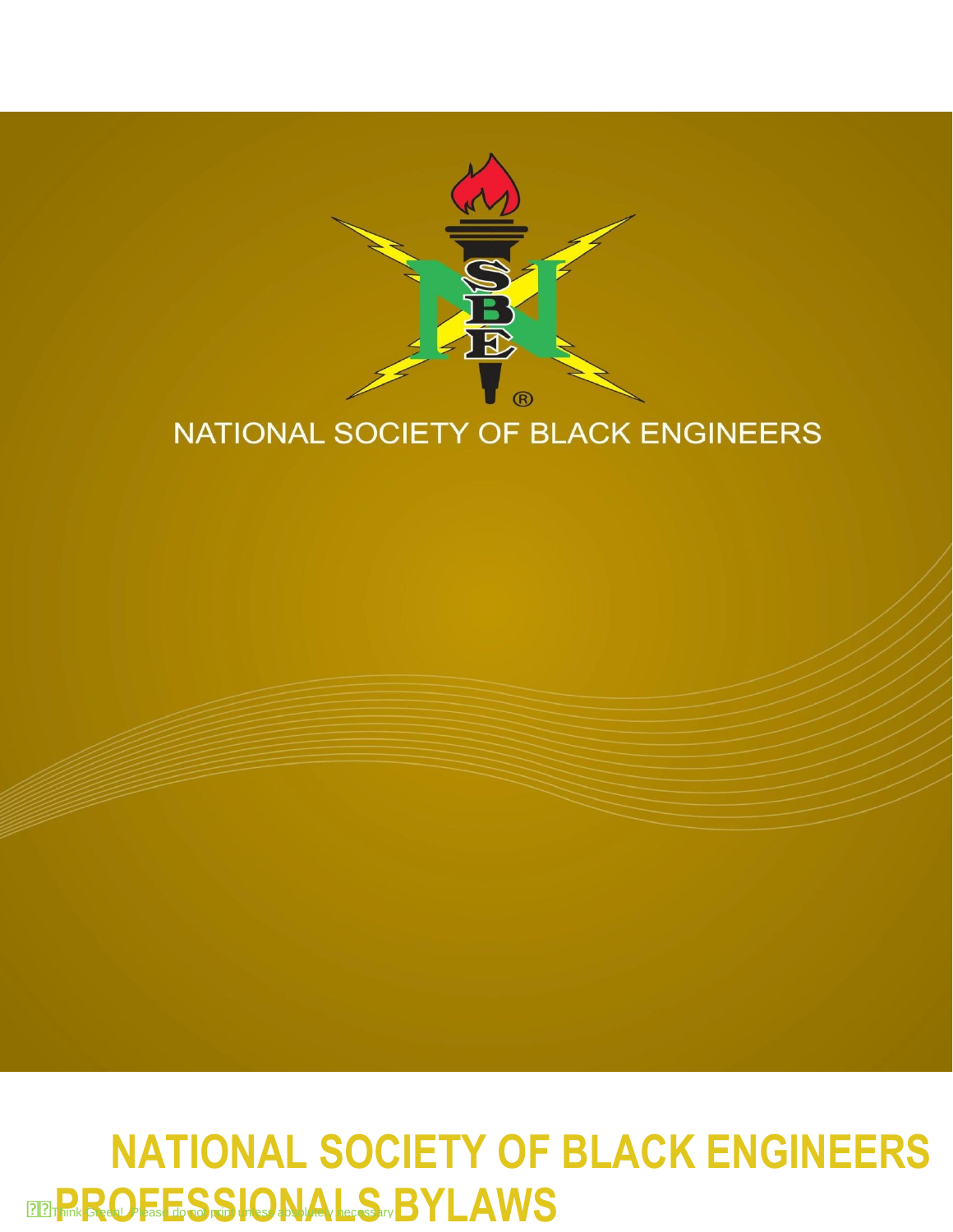

#### **PREFACE**

The National Society of Black Engineers (NSBE) Professionals Bylaws describes the manner in which the NSBE Professionals will be structured and governed. The Bylaws are intended to accompany, and be consistent with, the NSBE Constitution and Bylaws, Rules and Regulations, and the NSBE Professionals Operating Guidelines.

#### **PREAMBLE**

We, the Professional members of the National Society of Black Engineers, who wish to support the goals and objectives of NSBE, do hereby dedicate ourselves to develop intensive programs to increase Black and other ethnic minority participation in the field of engineering and engineering technology and to develop a standard of excellence among minority students, practicing engineers, and physical scientists by forming the National Society of Black Engineers Professionals.

#### **ARTICLE I – Name**

The name of this organization is the National Society of Black Engineers Professionals, hereafter referred to as the NSBE Professionals, a section of the National Society of Black Engineers, a national student and professional based organization.

#### **ARTICLE II – Purpose**

The purpose of this organization is to support the National Society of Black Engineers in a way that: develops and enhances its programs, increases technical awareness, encourages scholastic achievement and stimulates enthusiasm in the Black engineering community, in order to promote technical expertise, professionalism and fellowship among Black and ethnic minority engineers.

#### **ARTICLE III – Membership**

#### **Section 1.**

Membership and participation in the NSBE Professionals shall be free from discrimination on the basis of race, religion, sex, ethnic group, or national origin.

#### **Section 2.**

Membership in the NSBE Professionals is in accordance with the NSBE Constitution (Article III, Section 3(d)) under the designation – Professional member.

#### **Section 3.**

Lifetime or Honorary members may qualify themselves as a Professional Member in accordance with the NSBE Constitution.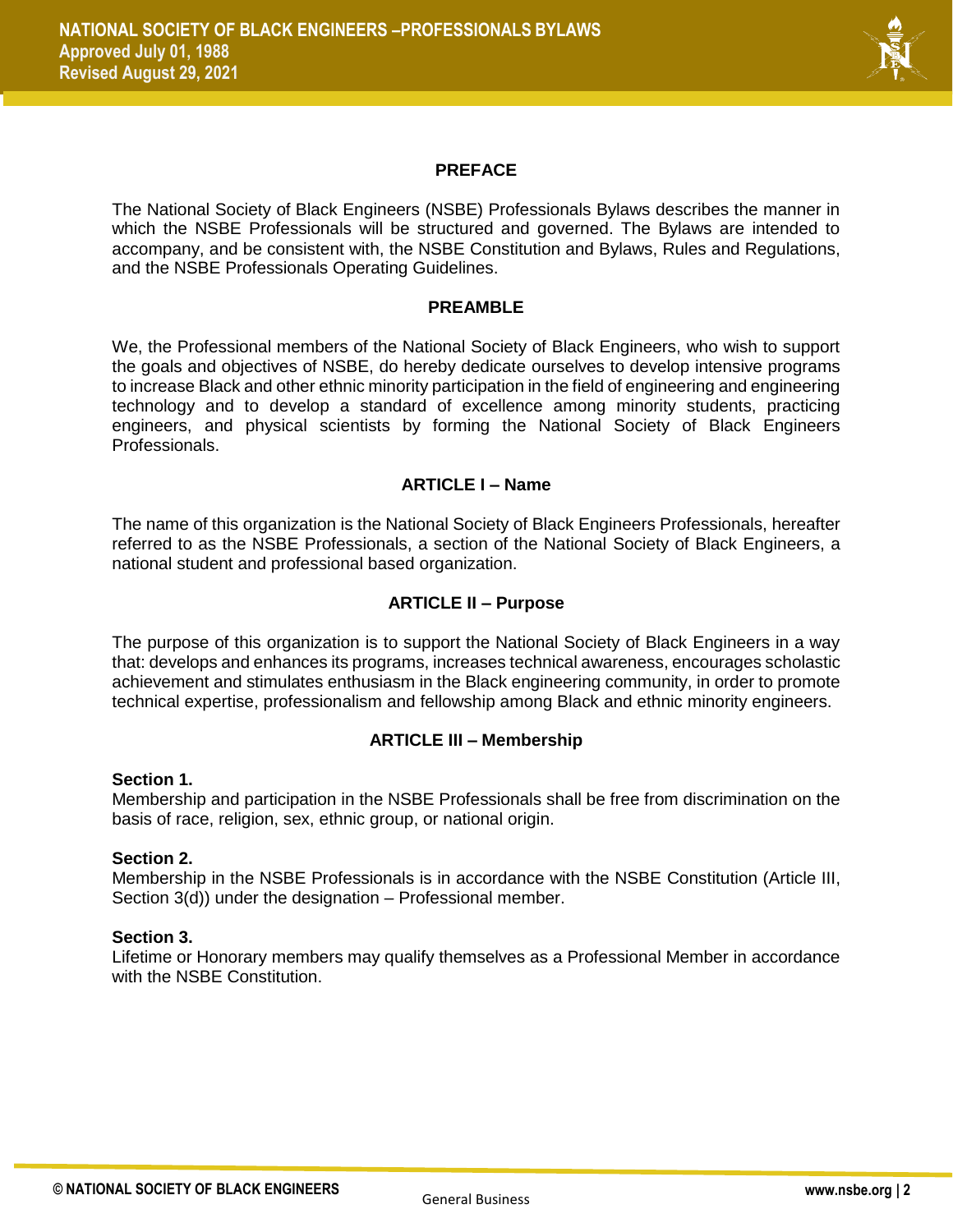

#### **ARTICLE IV – Dues**

#### **Section 1. Membership Dues**

- a. Yearly membership fees shall be reviewed annually by the National Professionals Charter/Membership Chair, National Professionals Treasurer, and National Professionals Finance Chair in conjunction with the National Executive Board and in accordance with the NSBE Constitution (Article VI, Section 1).
- b. No initiation fee shall be required of any member.
- c. Yearly dues shall accompany any application for membership.
- d. Recommended changes in the amount of the dues require a two-thirds approval vote of the Professionals Executive Board.

#### **ARTICLE V – Organization**

#### **Section 1.**

The NSBE Professionals shall consist of all Professional chapters in each of the six regions.

#### **Section 2.**

Professional chapters shall be defined as ten or more members in a defined geographical area who have chartered as a Professional chapter of NSBE. Professional members may petition the Professionals Executive Board to allow for chapters of less than 10 members.

#### **Section 3.**

Regions - A region shall be defined as all the chapters in the geographical locations outlined in Article IV, Section 4 of the NSBE Constitution.

#### **ARTICLE VI – Administration**

#### **Section 1.**

There shall be an Executive Board of the NSBE Professionals called the Professionals Executive Board (PEB), which shall consist of:

- a. National Professionals Chair
- b. National Professionals Chair-Elect
- c. National Professionals Secretary
- d. National Professionals Treasurer
- e. National Professionals Programs Chair
- f. National Professionals Treasurer-Elect
- g. Six (6) Professionals Regional Chairs
- h. National Professionals Standing Committee Chairs
- i. Appointed Professionals Executive Board positions as approved by the Professionals Executive Board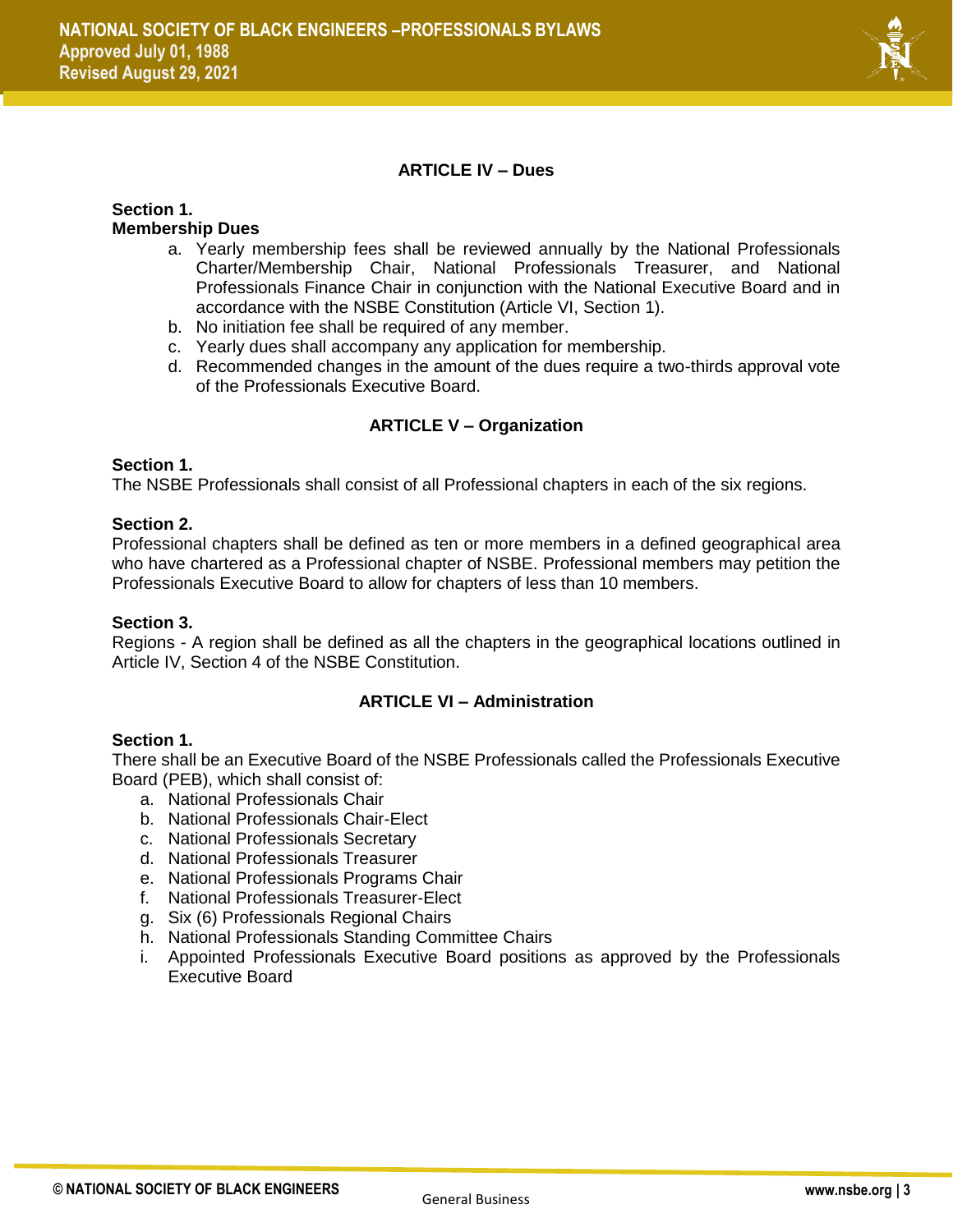

#### **Section 2.**

The Professionals Executive Board shall:

- a. Determine all questions of policy and shall administer the affairs of the NSBE Professionals according to the NSBE Constitution, NSBE Bylaws, Professionals Interface Guidelines, and Professionals Bylaws.
- b. Be subject to the orders of the National Executive Board and the Professional membership, and none of its acts shall conflict with decisions made by the vote of the general body, or the goals and objectives of the National Society of Black Engineers.
- c. Not receive any salary for service.
- d. Make recommendations to the NSBE Professionals.
- e. Organize activities at all levels of the NSBE Professionals.
- f. Shall act as the formal communication link to the six regions and the National Executive Board.
- g. Initiate and execute policies deemed necessary for the day-to-day operations of the NSBE Professionals.

#### **Section 3.**

#### **The Zone Structure**

- a. **Administrative Zone:** The Administrative Zone shall consist of the National Professionals Chair, National Professionals Chair-Elect, National Professionals Secretary, National Professionals Treasurer, and National Professionals Programs Chair. The National Professionals Chair Emeritus and the National Professionals Parliamentarian shall also work with this zone as advisory members. Members of this zone shall oversee all other zones. The National Professionals Chair shall coordinate the work of this zone.
- b. **Membership Zone:** The Membership Zone shall consist of the National Professionals Chair-Elect, the Professionals Charter/Membership Chair, and the Professionals Regional Chairs. The National Professionals Chair-Elect shall coordinate the work of this zone and provide zone members with the resources they need in order to function effectively. He or she shall also present regular reports of zone activities to the National Professionals Chair.
- c. **Communications Zone:** The Communications Zone shall consist of the National Professionals Secretary, the Professionals Publicist and the Professionals Technology Officer. The National Professionals Secretary shall coordinate the work of this zone and provide zone members with the resources they need in order to function effectively. He or she shall also present regular reports of zone activities to the National Professionals Chair.
- d. **Finance Zone:** The Finance Zone shall consist of the National Professionals Treasurer, the Professionals Finance Chair, the National Professionals Treasurer-Elect, the Professional Development Conference Chair and the Technical Professional Conference Chair. The National Professionals Treasurer shall coordinate the work of this zone and provide zone members with the resources they need in order to function effectively. He or she shall also present regular reports of zone activities to the National Professionals Chair.
- e. **Programs Zone:** The Programs Zone shall consist of the National Professionals Programs Chair, Professionals Pre-College Initiative Chair, Professionals College Initiative Chair, Professionals Talent Development Chair, Professionals Technical Excellence Chair, and any ad-hoc Professionals Executive Board members assigned to the Programs Zone. The National Professionals Programs Chair shall coordinate the work of this zone and provide zone members with the resources they need in order to function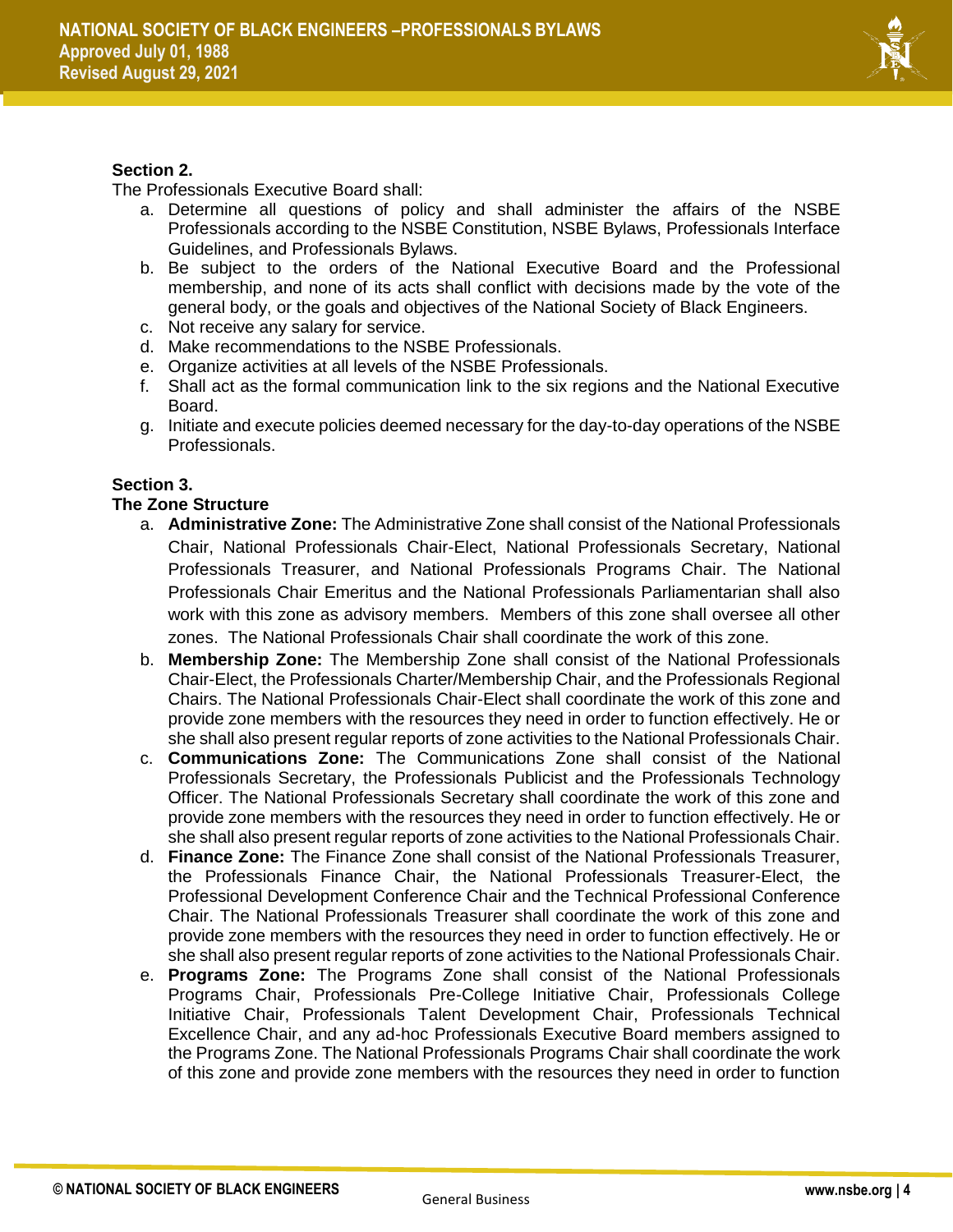

effectively. He or she shall also present regular reports on zone activities to the National Professionals Chair.

#### **Section 4. Solicitation**

The NSBE Professionals shall be responsible for conducting solicitation and other fundraising activities by the process approved by the National Treasurer.

#### **Section 5.**

#### **Technical Professional Conference**

The Professionals Executive Board shall be responsible for providing input for all Professionals activities and meetings at the Annual Convention in the form of the Technical Professional Conference (TPC). There shall be a Technical Professional Conference Planning Committee responsible for the planning and implementation of the TPC at the Annual Convention. This committee will be managed by the Technical Professional Conference Chair, who will also serve on the Convention Planning Committee (CPC).

#### **Section 6.**

#### **Professional Development Conference**

The Professionals Executive Board shall be responsible for developing, planning, and executing a Professional Development Conference (PDC). There shall be a Professional Development Conference Planning Committee responsible for the planning and implementation of the PDC. This committee will be managed by the Professionals Development Conference Chair.

#### **Section 7.**

#### **NSBE Professionals Annual Review**

The Professionals Executive Board shall be responsible for compiling and publishing the NSBE Professionals Annual Review. The NSBE Professionals Annual Review should be a comprehensive report describing all NSBE Professionals activities, financial status, and membership information for the most recently completed NSBE year. The National Professionals Chair Emeritus will serve as the lead person to prepare the NSBE Professionals Annual Review and shall work with PEB members, in particular the National Professionals Secretary, National Professionals Treasurer, National Professionals Programs Chair, National Professionals Charter/Membership Chair, National Professionals Finance Chair, and National Professionals Publicist to compile the report. The NSBE Professionals Annual Review should be completed and approved by the National Professionals Chair by September 1<sup>st</sup> of the calendar year.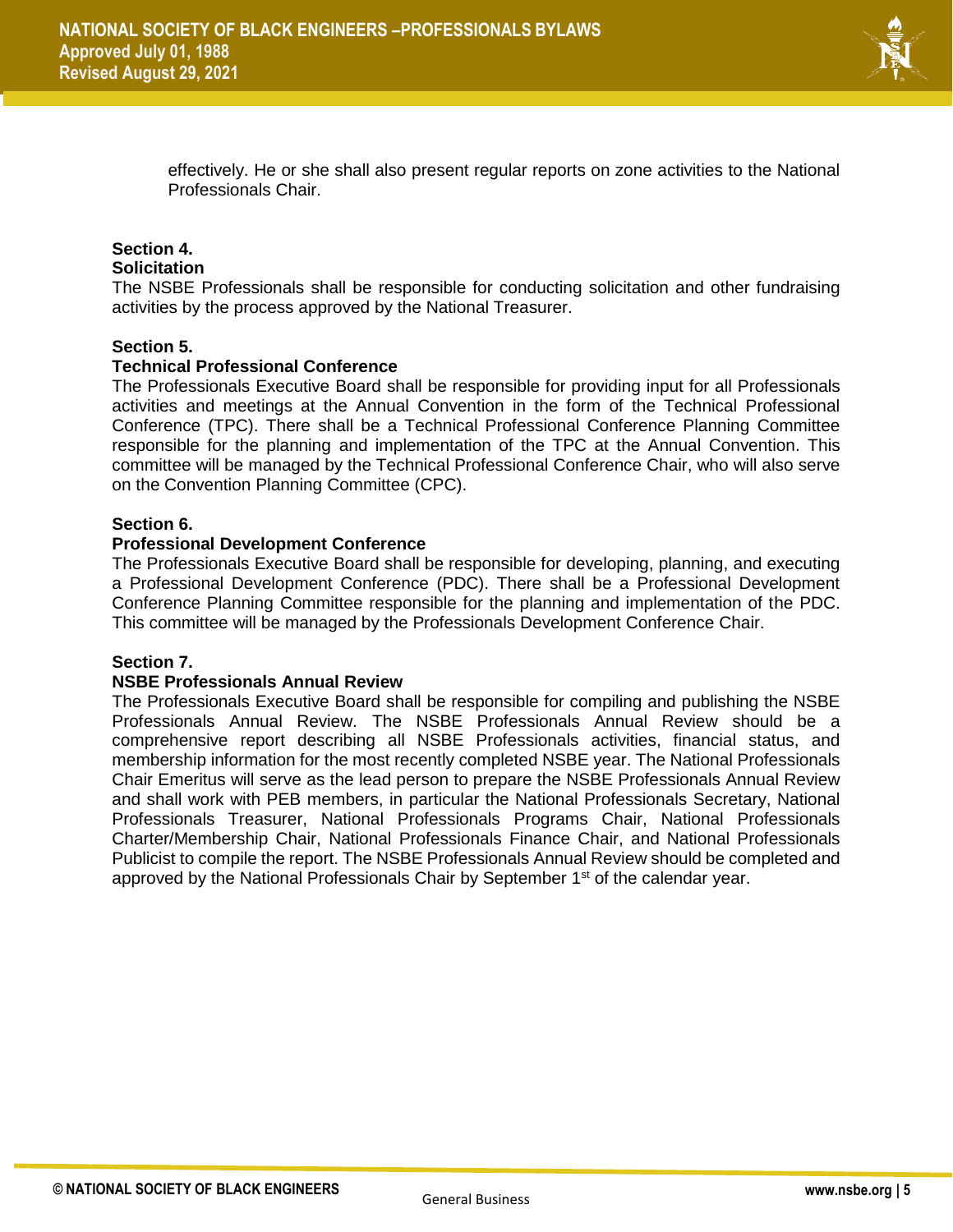

#### **ARTICLE VII – Offices**

#### **Section 1.**

All elected offices will be held by Professional members in good standing as defined by Article III, Section 6 of the NSBE Constitution.

#### **Section 2.**

The elected offices of the Professional Executive Board are:

- a. National Professionals Chair
- b. National Professionals Chair-Elect
- c. National Professionals Secretary
- d. National Professionals Treasurer
- e. National Professionals Programs Chair
- f. National Professionals Treasurer-Elect
- g. Six (6) Professionals Regional Chairs
- h. National Professionals Standing Committee Chairs

#### **Section 3.**

The National Professionals Chair, National Professionals Chair-Elect, National Professionals Secretary, National Professionals Treasurer, and National Professionals Programs Chair form the Professionals Executive Officers (PEO).

#### **Section 4.**

Any member of the NSBE Professionals is eligible to be elected for a Professionals Executive Office (PEO) who has been a member in good standing of the NSBE Professionals for at least two operational years immediately prior to the operational year for that office. All remaining elected PEB positions require a member to be in good standing of the NSBE Professionals for at least one operational year immediately prior to operational year of that office.

#### **Section 5.**

The Professionals Executive Board members will take office May  $1<sup>st</sup>$  following the election and will serve as follows:

- a. National Professionals Chair one year term, after which he/she will assume the position of National Professionals Chair Emeritus
- b. National Professionals Chair-Elect one year term, after which he/she will assume the position of National Professionals Chair
- c. National Professionals Secretary two year term
- d. National Professionals Treasurer –one year term
- e. National Professionals Programs Chair two year term
- f. National Professionals Treasurer-Elect one year term, after which he/she will assume the position of National Professionals Treasurer
- g. Regional Professionals Chairs one year term
- h. National Professionals Standing Committee Chairs two year term

#### **Section 6.**

The Professionals Executive Board members may not serve as National Advisory Board members during their term of office.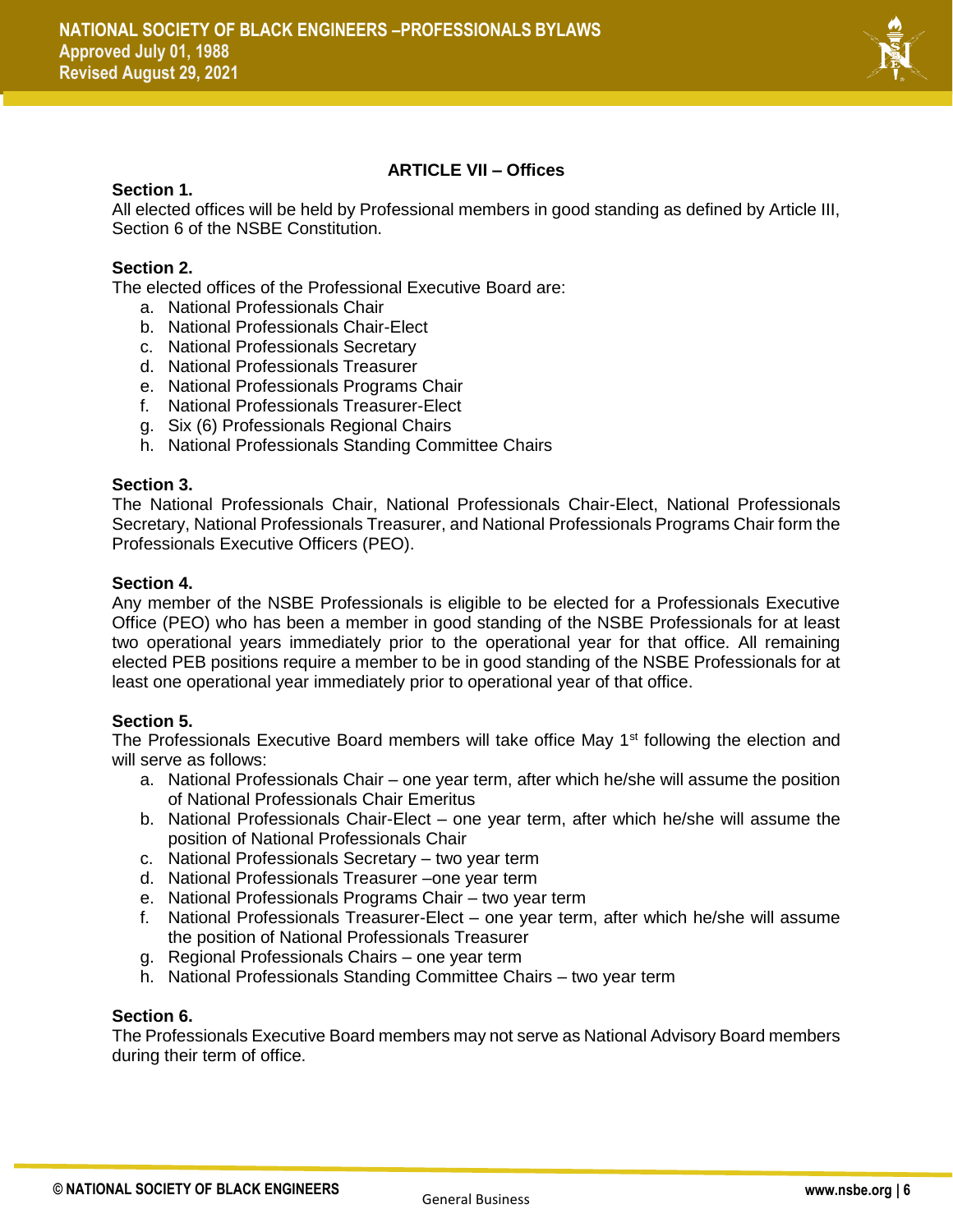

#### **Section 7. Vacancies**

- a. Should a vacancy occur in the office of National Professionals Chair, the National Professionals Chair-Elect shall fill the unexpired term. The incoming National Professionals Chair shall serve the unexpired term and the full term to which he or she was elected to serve.
- b. Should a vacancy occur in the office of National Professionals Chair-Elect, the unexpired term shall temporarily be filled by appointment by the National Professionals Chair and two-thirds approval of the Professionals Executive Board. Election of a Chair-Elect in the event of a vacancy shall be at the discretion of the Professionals Executive Board.
- c. Should a vacancy occur in any office other than National Professionals Chair or National Professionals Chair-Elect, the unexpired term shall be filled by appointment by the National Professionals Chair with two-thirds approval of the Professionals Executive Board.
- d. Any Professionals Executive Board member who feels that he or she will be unable to perform the duties of said office for thirty (30) consecutive days may submit a letter of resignation to the remaining Professionals Executive Board members requesting removal from the board. A vote by the Professionals Executive Board is not required. Follow the vacancy procedure to fill the office.

#### **Section 8.**

Professionals' regional offices and their duties shall be defined by individual regional working rules in accordance with all regulations of the NSBE Professionals.

#### **Section 9.**

Professionals' chapter officers and their duties shall be defined by the Professionals Chapter Constitution in accordance with all regulations of the NSBE Professionals.

#### **Section 10.**

The previous National Professionals Chair shall serve a one year term as National Professionals Chair Emeritus and will:

- a. Serve as an advisory member of the board (shall not vote).
- b. Prepare the NSBE Professionals Annual Review.

#### **Section 11.**

There shall be a National Professionals Parliamentarian appointed by the National Professionals Chair and approved by a simple majority vote of the Professionals Executive Board to serve a one year term. The National Professionals Parliamentarian will:

- a. Serve as an advisory member of the board.
- b. Serve as a resource on parliamentary procedure.
- c. Chair the Professional elections committee.
- d. Serve as the Professionals representative on the Standards and Ethics Committee
- e. Serve as the National Speaker of the NSBE Professionals House of Delegates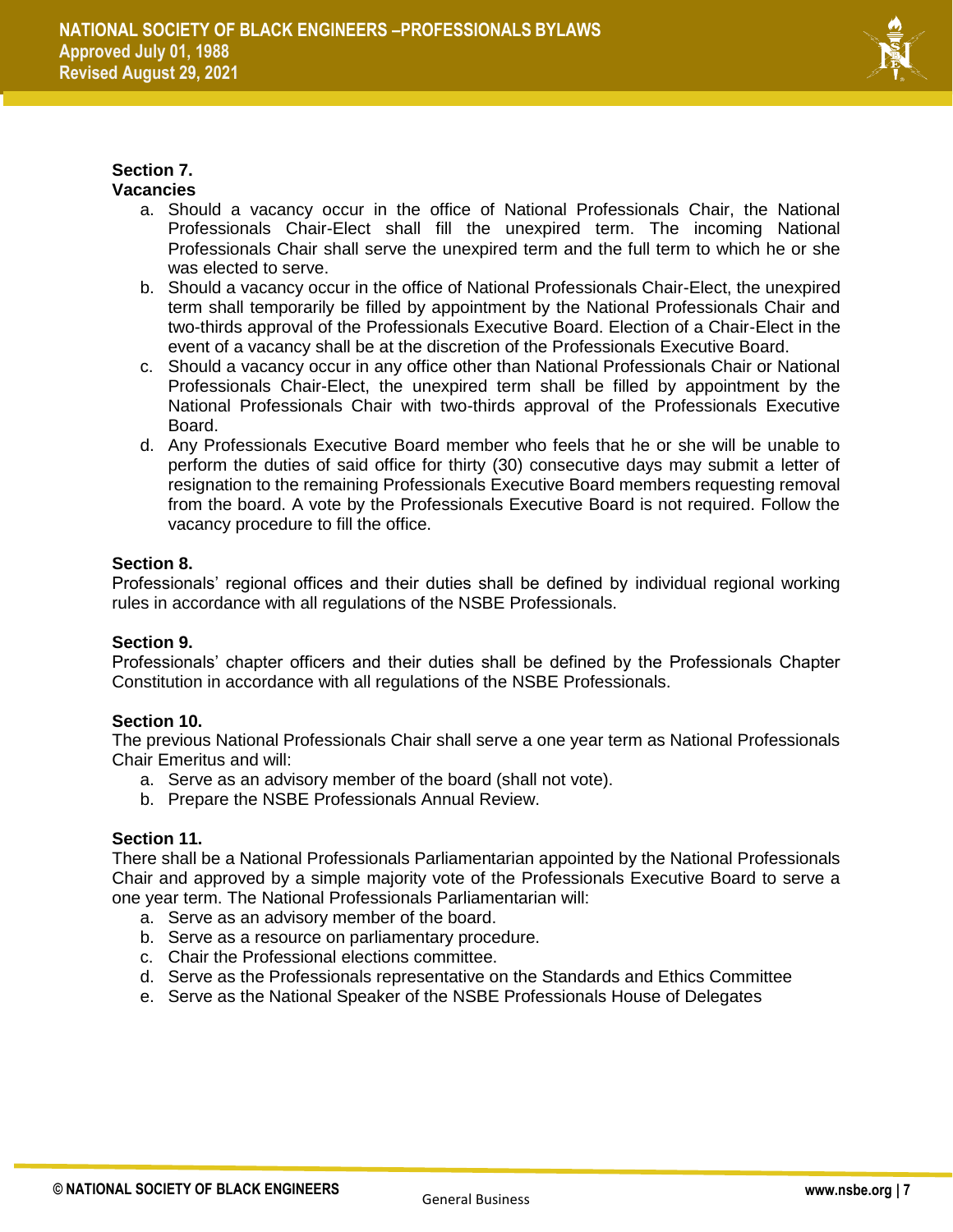

#### **Section 12.**

There shall be a Technical Professional Conference Chair appointed by the National Professionals Chair and approved by a simple majority vote of the Professionals Executive Board toe serve a one year term, according to the following process:

- a. The host region's Regional Professionals Chair shall be the chair of a regional selection committee that nominates a Professional member who meets the following criteria:
	- i. Has been a Professional member during the previous operational year.
	- ii. Has attended at least two Annual Conventions during the past five years.

The TPC Chair must also meet the qualifications for CPC membership as defined in the Convention Planning Committee Operational Guidelines and will be subject to the rules and regulations defined in the aforementioned document.

#### **Section 13.**

#### **Elections of National Officers and Committee Chairs**

- a. Election of the National Officers as outlined in Article VII, Section 5 will take place annually at the Professionals Elections held at the Annual Convention or more than 30 days before May 1st of the same year as the Annual Convention. Regional Professionals Elections, held at the Annual Convention or more than 30 days before May 1st of the same year as the Annual Convention. Regional Professionals Chair-Elects should be elected at the Regional Professionals Elections to serve a one year term beginning May 1<sup>st</sup> of that year and matriculate to become Regional Professionals Chair for a one year term followed by Regional Professionals Chair-Emeritus for a one year term. The National Professionals Secretary, National Professionals Program Chairs, and National Professionals Standing Committee Chairs will serve for two year terms with the terms staggered as follows:
	- 1. The National Professionals Secretary, National Professionals Talent Development Chair, National Professionals Technical Excellence Chair, National Professionals Pre-College Initiative Chair, and National Professionals College Initiative Chair shall take office during even-numbered calendar years or as applicable.
	- 2. The National Professionals Membership Chair, National Professionals Programs Chair, and National Professionals Publicist and National Professionals Finance Chair shall take office during odd-numbered calendar years or as applicable.
- b. Service for more than half of a term shall be considered as a full term, except that the National Professionals Chair-elect shall be eligible to serve a full term as national Professionals Chair, regardless of the length of any partial term served while filling a vacancy.
- c. Service for more than half of a term shall be considered as a full term, except that the National Professionals Treasurer-Elect shall be eligible to serve a full term as National Professionals Treasurer, regardless of the length of any partial term served while filling a vacancy.
- d. The PEB shall appoint an elections committee to compile and disseminate documents and procedures to members seeking office. This elections committee will also coordinate the election at the Annual Convention with the supervision of the Professionals Parliamentarian.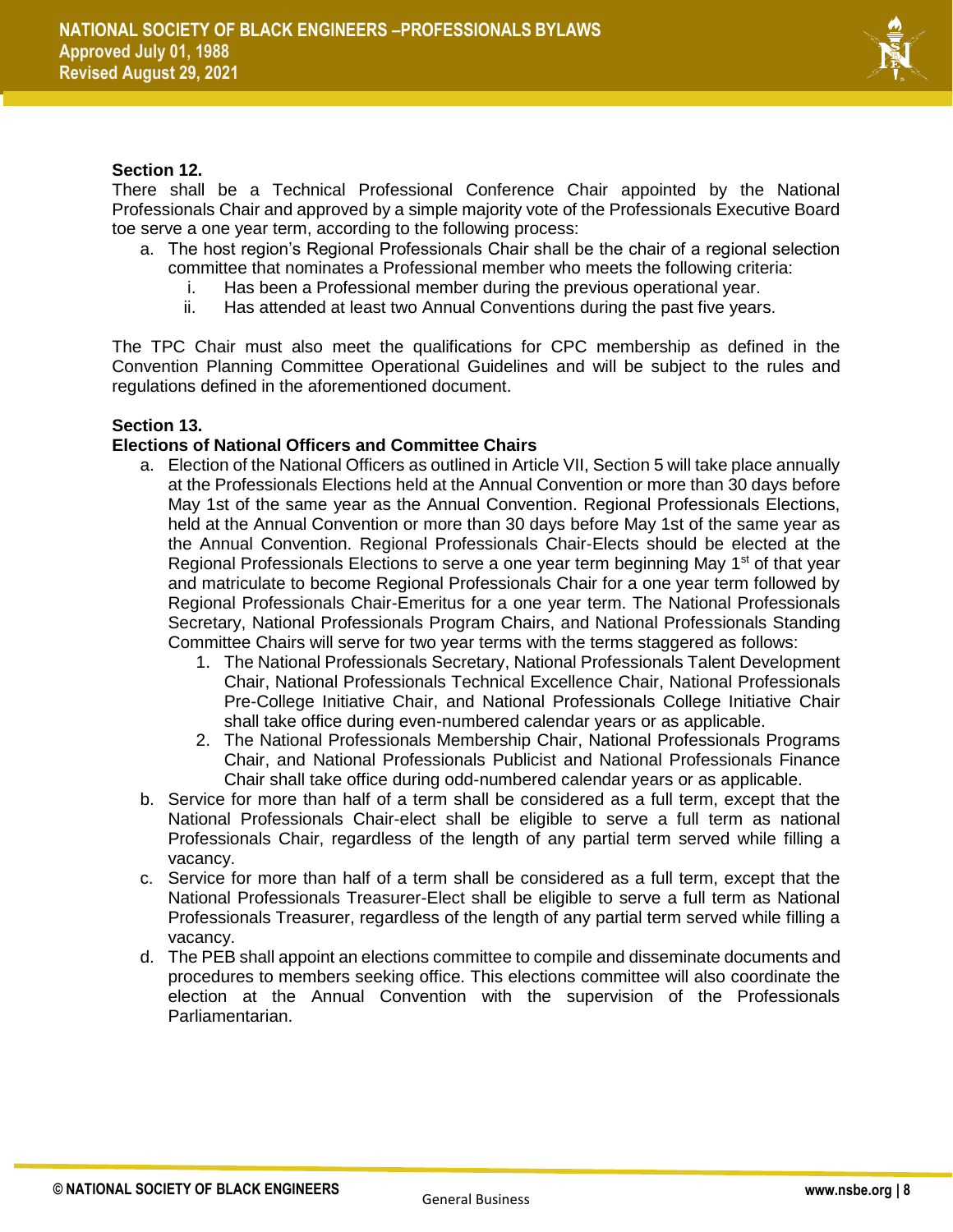

#### **Section 14.**

- a. There shall be a Professional Development Conference Chair appointed by the National Professionals Chair and approved by a simple majority vote of the Professionals Executive Board to serve a one year term.
- b. The National Professionals Chair-Elect shall nominate a candidate who meets the following criteria:
	- a. Has been a Professional member during the previous operational year.
	- b. Has attended at least two Technical Professional Conferences and/or Professional Development Conferences during the past five years.

#### **Section 15.**

Appointment of the Professionals Technology Officer shall occur during the odd-number calendar years. The Professionals Technology Officer will take office during the same appointment year and serve a two year term beginning May 1<sup>st</sup> of that year.

#### **ARTICLE VIII – Special Interest Groups**

#### **Section 1.**

The Special Interest Groups (SIGs) shall serve as a programmatic avenue for the Professional and Collegiate demographic of NSBE. SIG content should align with the direction of the National Professionals Chair and be designed to enrich those members participating.

#### **Section 2.**

#### **Establishment of Special Interest Groups**

a. The creation and removal of Special Interest Groups shall be approved by two-thirds (2/3) vote of the Professionals Executive Board.

### **Section 3.**

#### **SIG Directors**

- a. SIG Directors shall be nominated by the National Professionals Technical Excellence Chair and approved by a two-thirds (2/3) vote of the Professionals Executive Board during the odd numbered convention years to serve a two (2) year term.
- b. At the end of any SIG Director term, a SIG Director is eligible for reappointment. There is no limit to how many terms a person can serve as Director.
- c. Candidates for the position of SIG Director should meet the following criteria:
	- a. Work in the field or represent the demographic the SIG is intended to create programming for.
	- b. Have at least 5 years of professional work experience in the area of the SIG.
- d. In the event that a SIG Director vacates their position prior to the end of their term, a replacement will be recommended by the National Professionals Technical Excellence Chair and approved by a two-thirds (2/3) vote of the Professionals Executive Board.

#### **Section 4.**

#### **SIG Working Rules**

a. SIGs shall be held accountable to the same rules as outlined in the Professionals Executive Board Operating Guidelines unless otherwise stated in the Special Interest Groups Operating Guidelines.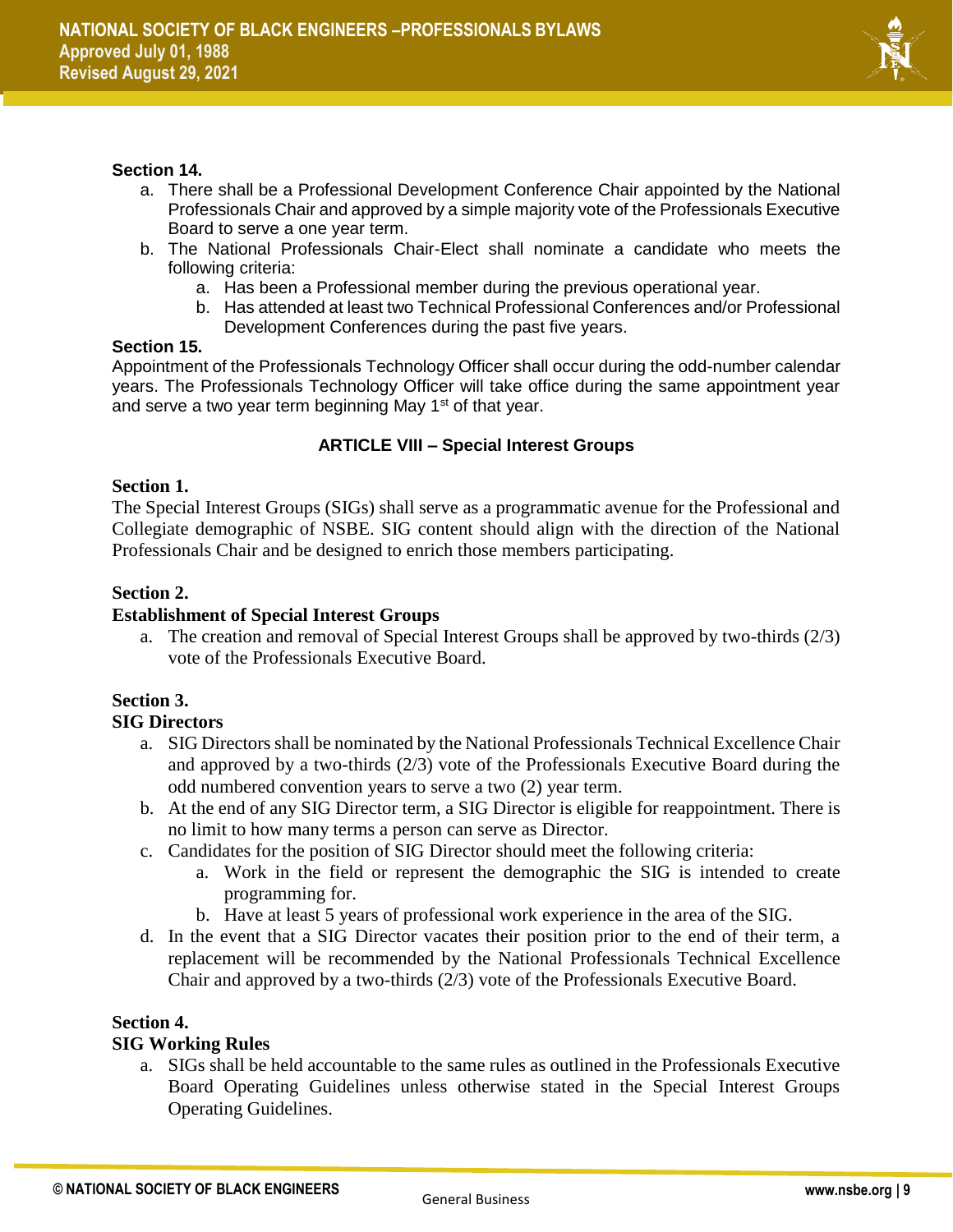- 
- b. SIGs shall meet the programmatic requirements as outlined in the Special Interest Groups Operating Guidelines.
- c. SIGs shall be evaluated every April by the National Professionals Technical Excellence Chair to determine recommended operating status for the following year as outlined in the Special Interest Groups Operating Guidelines.

#### **ARTICLE IX – Committees**

#### **Section 1.**

There shall be nine (9) Standing Committees of the NSBE Professionals, which are:

- a. Charter/Membership
- b. Finance
- c. Publicity
- d. Professional Development
- e. Technical Excellence
- f. Pre-College Initiative (PCI)
- g. College Initiative (CI)
- h. Young Technical Professionals (YTP)

#### **Section 2.**

These Standing Committees shall have the following duties:

#### a. **Charter/Membership**

- i. Listing all of the various chapter status and problems incurred in establishing a charter.
- ii. Reviewing charters of those organizations proposing membership and forwarding reviewed charters to the National Executive Board for approval.

#### b. **Finance**

- i. Identify and develop national funding sources.
- ii. Identify mechanisms for fundraising.
- c. **Publicity**
	- i. Shall develop mechanisms for establishing and sustaining the NSBE Professionals magazine. This includes the funding and publication responsibilities for the magazine, newsletter and all other publications. In addition, identify other Black engineering professional organizations for publicity and/or support and establish interface mechanisms with above-mentioned organizations when expedient and viable.

#### d. **Professional Development**

i. To identify and provide training opportunities in leadership, business, and management to promote the professional success of the NSBE Professional members.

#### e. **Technical Excellence**

- i. To encourage NSBE Professional members to achieve high standards of technical competence through the obtainment of advanced technical degrees, engineering certifications, involvement in national technical standards development, active participation in engineering professional societies, and other such activities.
- f. **Pre-College Initiative**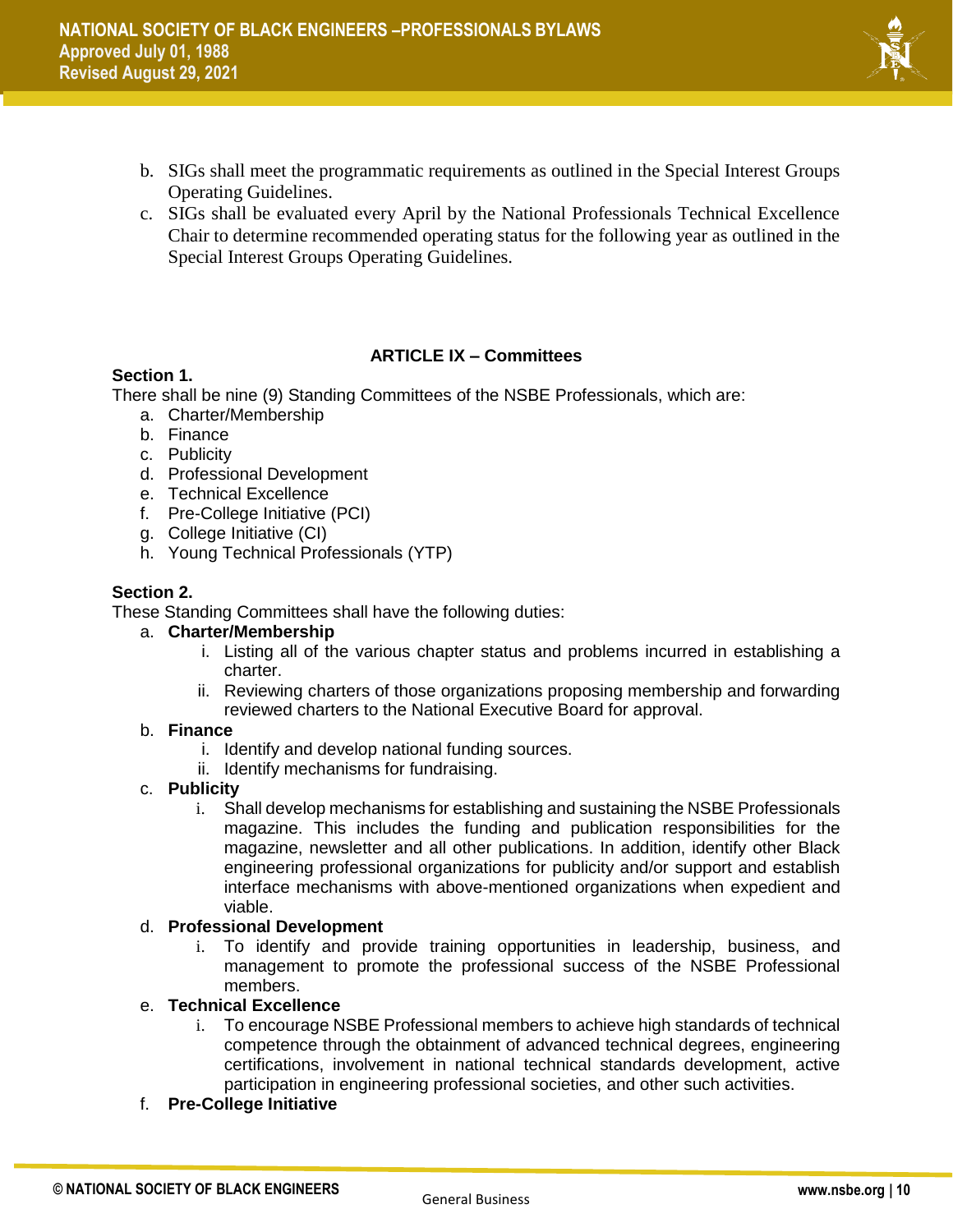

i. Shall manage and coordinate the activities of the Pre-College Initiative Program and Regional and Professional Pre-College Initiative.

#### g. **College Initiative**

- i. To promote interaction of the NSBE Professional members and the undergraduate and graduate members of the society.
- ii. To encourage NSBE members to pursue advanced graduate degrees.

#### h. **Young Technical Professionals (YTP)**

- i. To identify and provide training opportunities in leadership, business, and management for technical professionals within 0-5 years of their corporate experience to promote the professional success of the NSBE Professional members.
- ii. Shall Manage and coordinate the activities of the Young Technical Professionals Program to increase retention of the young technical professionals and build YTP Brand
- iii. Establish an annual baseline data for young technical professionals within the 0-5 years of their corporate experience and craft and implement a strategy for retention and involvement in NSBE.

#### **Section 3.**

#### **Committee Membership**

Standing committees shall consist of the PEB Representative (who shall serve as the Chairperson of the Committee), the Six Regional Committee Representatives and additional positions as defined in the Professional Bylaws, and any additional members recommended by the Committee Chairperson and approved by the PEB. All positions on national and regional standing committees shall be held by members in good standing.

- a. The Charter/Membership Committee shall consist of the National Professionals Charter/Membership Chair and all Regional Professionals Chair-Elects or Regional Professionals Executive Board members directly responsible for coordinating membership activities at the Professionals regional level.
- b. The Finance Committee shall consist of the National Professionals Finance Chair (Committee Chair), the Technical Professional Conference Chair and all Regional Professionals Executive Board members directly responsible for coordinating solicitation and other fundraising activities at the Professional regional level.
- c. The Publicity Committee shall consist of the National Professionals Publicist and all Regional Professionals Executive Board members directly responsible for coordinating publications and public relations activities at the Professionals regional level.
- d. The Technical Excellence Committee shall consist of the National Professionals Technical Excellence Chair and all Special Interest Group Directors.
- e. The Professional Development Committee shall consist of the National Professional Talent Development Chair and all Regional Professionals Executive Board members directly responsible for coordinating professional development activities at the Professionals regional level.
- f. The Pre-College Committee shall consist of the National Professionals Pre-College Initiative Chair and all Regional Professionals Executive Board members directly responsible for coordinating PCI activities at the Professionals regional level.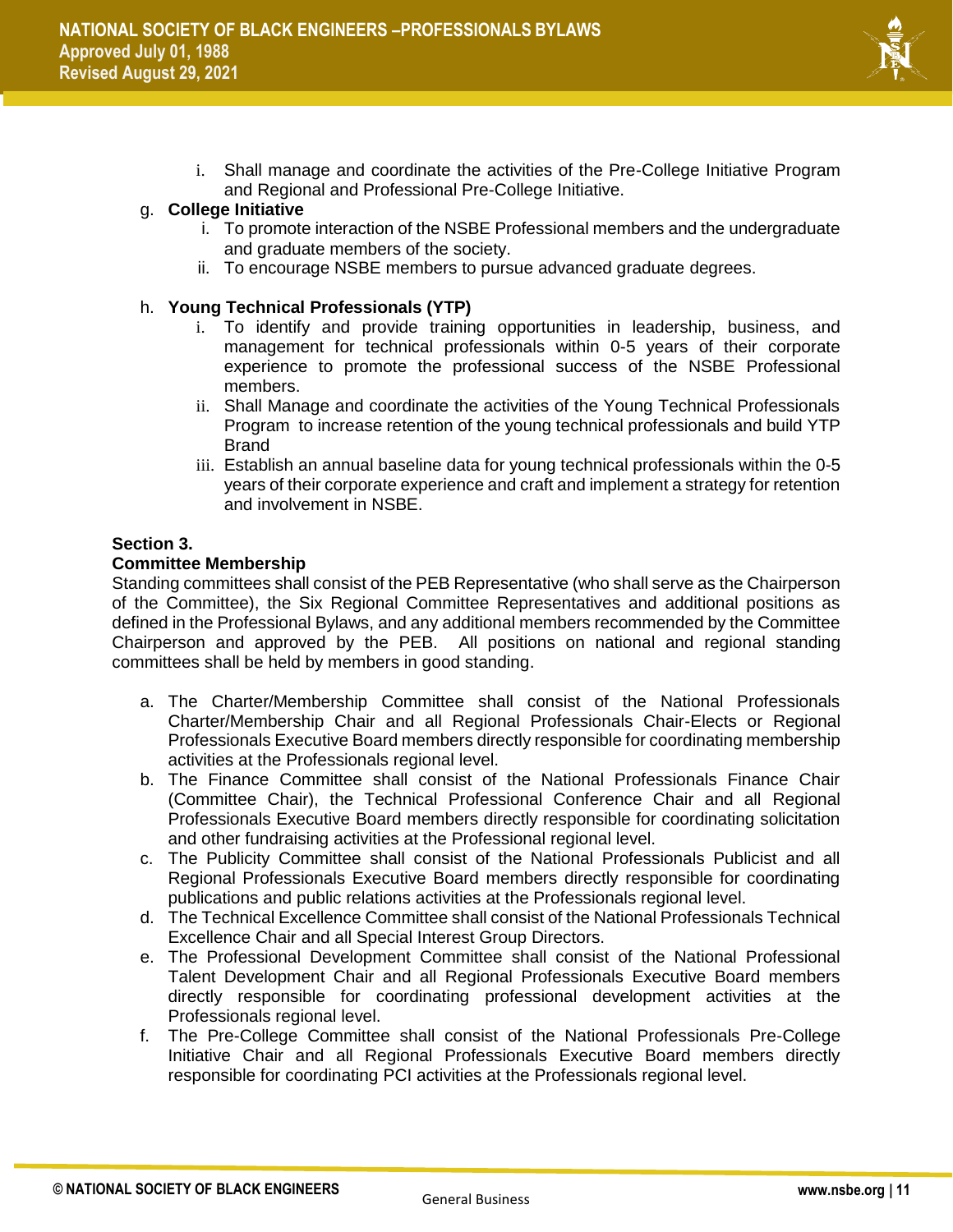

- g. The College Initiative Committee shall consist of the National Professionals College Initiative Chair and all Regional Professionals Executive Board members directly responsible for coordinating College Initiative activities at the Professionals regional level.
- h. The Young Technical Professional Committee shall consist of the National Professionals Membership Chair (Committee Chair), National Professionals Talent Development Chair, Young Technical Professional Co-Chair, one (1) Representative from each Region currently within the 0-5 years of their career, two (2) International Professional Members currently within the 0-5 years of their career.

#### **Section 4.**

In addition to the above duties, the committees will carry out tasks deemed necessary by the Professionals Executive Board.

#### **ARTICLE X - Duties of Elected and Appointed Offices**

#### **Section 1.**

The duties of the elected offices are:

#### A. **National Professionals Chair**

- 1. Shall preside over all official meetings of the NSBE Professionals.
- 2. Shall present ideas and propose direction for the NSBE Professionals.
- 3. Shall serve as the representative of the NSBE Professionals on the National Executive Board serving as a non-voting member.
- 4. Shall appoint members of all standing and special committees, with advice and consent of the Professionals Executive Board, except where otherwise provided for in this document.
- 5. Shall approve, in advance, all official external communications sent out in the name of NSBE Professionals.
- 6. Shall oversee all activities of the NSBE Professionals.
- 7. Shall approve the NSBE Professionals Annual Review.
- 8. Shall coordinate the activities of the Professionals Executive Board and serve as Chair of the Administrative Zone.
- 9. Shall appoint a Professionals Parliamentarian, with advice and consent of the Professionals Executive Board, except where otherwise provided for in this document.
- 10. Shall attend national and regional Professionals activities as the PEB representative whenever financially and logistically feasible.
- 11. Shall produce an official transition report at the close of the term of office.

#### B. **National Professionals Chair-Elect**

- 1. Shall preside in the absence or the inability of the National Professionals Chair.
- 2. Shall perform any activities, duties, and responsibilities as designated by the National Professionals Chair.
- 3. Shall promote National Professionals Chair initiatives.
- 4. Shall oversee the activities of the six regions and serve as the chair of the Membership Zone.
- 5. Shall promote chapter development programming and activities for the NSBE Professionals chapters.
- 6. Shall develop and finalize the Professionals Executive Board meeting agendas.
- 7. Shall require from regional Professionals chairs a record of activities.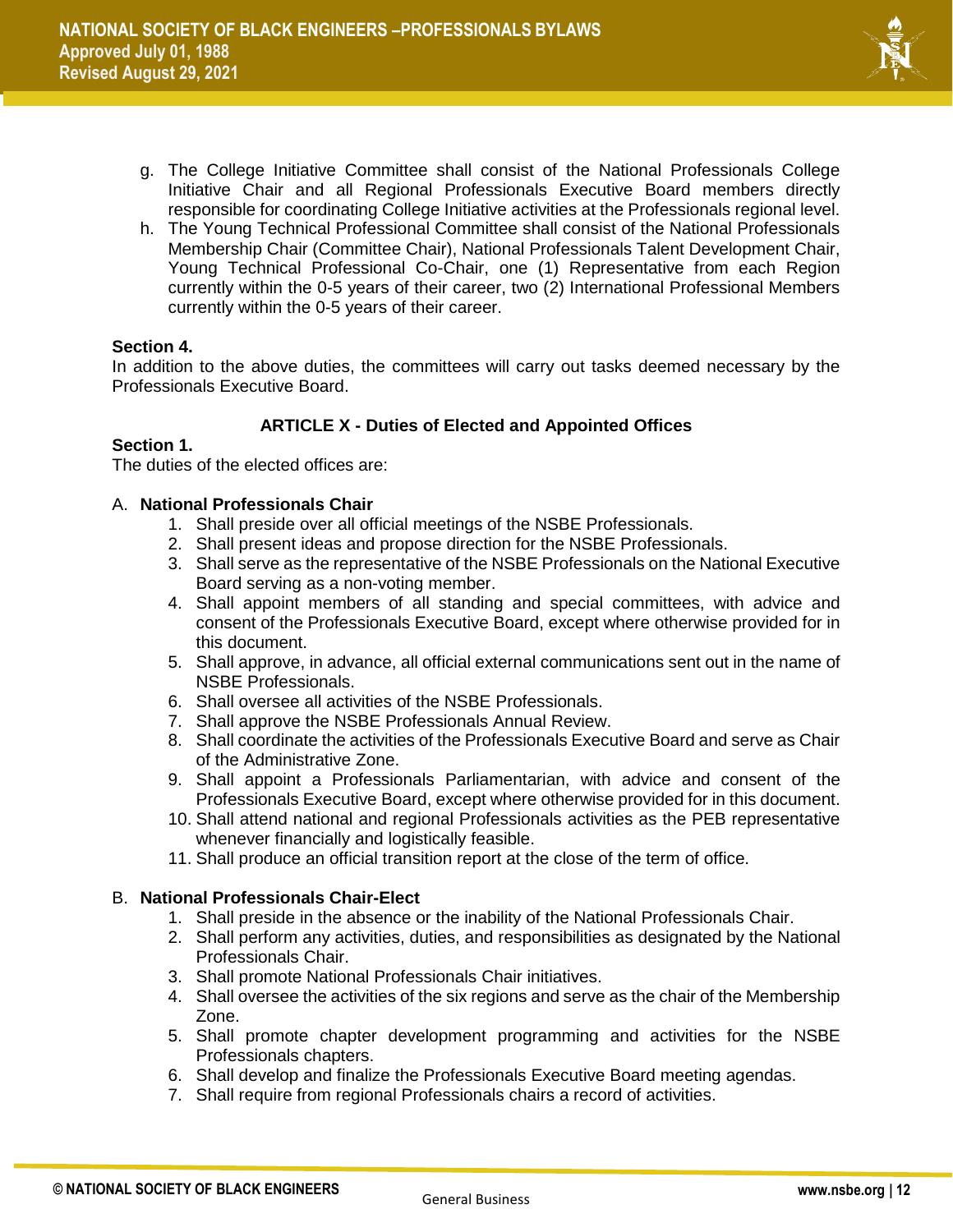

- 8. Shall attend national and regional Professionals activities as the PEB representative whenever financially and logistically feasible.
- 9. Shall produce an official transition report at the close of the term of office.

#### C. **National Professionals Secretary**

- 1. Shall record accurately the minutes of the Professionals Executive Board and Professionals Executive Officers meetings and distribute these minutes to the appropriate executive board members.
- 2. Shall make available the minutes from all Professionals meetings to the members of the NSBE Professionals upon request and place them on file at NSBE World Headquarters (WHQ) using the approved NSBE policy.
- 3. Shall report the minutes of the previous meeting at the present meeting of the Professionals Executive Board.
- 4. Shall require from the Professionals Executive Officers, Standing Committees and special committees of the NSBE Professionals a record of the activities of said body.
- 5. Shall maintain and distribute the Professionals Executive Board directory and the six Regional Professionals Executive Board directories.
- 6. Shall work with the National Professionals Parliamentarian to maintain official copies of all NSBE Professionals governing documents to be archived at NSBE WHQ according to the approved NSBE policy.
- 7. Shall manage the activities of the Professionals Communications Zone, which includes overseeing all national communications to the NSBE Professionals membership via print and electronic media.
- 8. Shall assist the National Professionals Chair Emeritus with compiling information for inclusion in the NSBE Professionals Annual Review.
- 9. Shall produce an official transition report at the close of the term of office.

#### D. **National Professionals Treasurer**

- 1. Shall act as an assistant treasurer to the National Treasurer.
- 2. Shall manage the activities of the Professionals Finance Zone.
- 3. Shall identify and implement national finance programs to meet the goals and objectives of NSBE Professionals.
- 4. Shall document annual dues of the NSBE Professionals in a manner developed along with the Professionals Executive Board and recommend NSBE Professionals dues changes in accordance with Article IV, Section 1.
- 5. Shall submit an annual report to the Professionals Executive Board at the end of the current fiscal year, giving a complete accounting of finances for the fiscal year and the proposed/approved budget for the next fiscal year, and reporting on such other matters that the PEB may require.
- 6. Shall make and approve expenditures for NSBE Professionals business in a manner approved by the Professionals Executive Board and consistent with policy set forth and/or approved by the National Executive Board (NEB), and consistent with the approved budget and/or any modifications approved by the NEB.
- 7. Shall submit a proposed budget to the Professionals Executive Board and National Executive Board prior to the deadline set by the National Treasurer for budget submissions.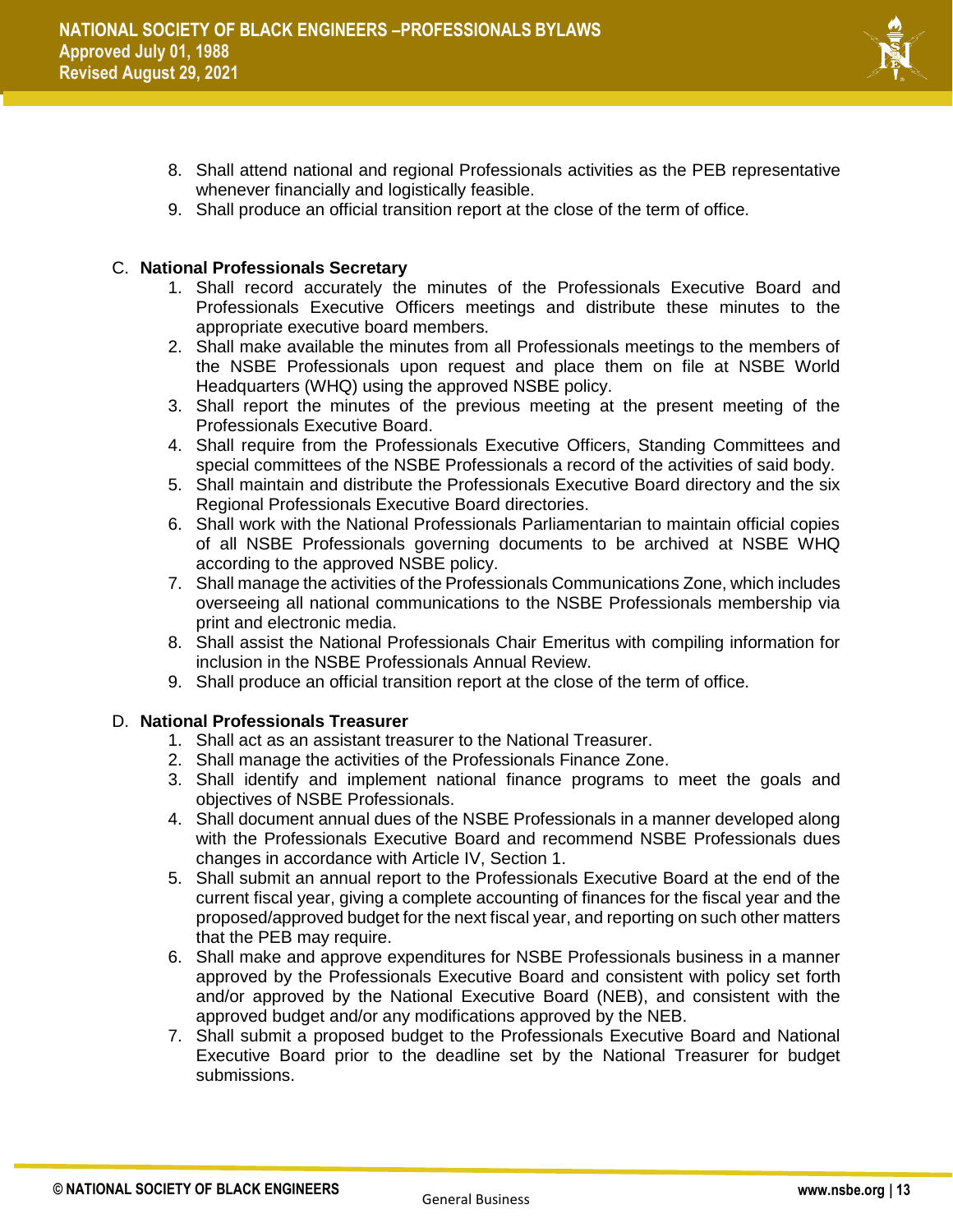

- 8. Shall submit quarterly financial reports to the Professionals Executive Board that include generated revenue and actual expenses to date.
- 9. Shall keep accounts and monitor deposits of Professionals organization funds into the NSBE Professionals Treasury consistent with policy set forth by the NEB.
- 10. Shall perform other tasks as assigned by the National Professionals Chair and/or National Treasurer.
- 11. Shall produce an official transition report at the close of the term of office, which includes the current fiscal year expenditures and accompanying correspondence as well as the proposed budget for the next fiscal year.

#### E. **National Professionals Treasurer-Elect**

1. Shall act as an assistant treasurer to the National Professionals Treasurer.

- 2. Shall provide content for an annual report to the Professionals Executive Board Treasurer at the timeline dictated by the National Professionals Treasurer.
- 3. Shall make and approve expenditures for the NSBE Professional business in a manner approved by the Professionals Executive Bard and consistent with policy set forth and/or approved by the National Executive Board (NEB), and consistent with the approved budget and/or any modifications approved by the NEB.
- 4. Shall oversee and support the implementation and operation of the NSBE General Exemption (GEN) Program as it pertains to Professional chapters.
- 5. Shall be responsible for communicating national and regional Professionals financial policy to the Regional Professionals Executive Board Finance Zones and Special Interest Groups.
- 6. Shall conduct regional Finance Zone meetings.
- 7. Shall monitor the financial policies and procedures as set forth by the National Executive Board or National Treasurer as they pertain to the NSBE Professionals.
- 8. Shall perform other tasks as assigned by the National Professionals Chair and/or National Professionals Treasurer.
- 9. Shall produce an official transition report at the close of the term of office, which includes the current fiscal year expenditures and accompanying correspondence.

#### F. **National Professionals Programs Chair**

- 1. Shall coordinate the activities of the Standing Committees and appointed committees responsible for NSBE Professionals programs and serve as a liaison between these committees and the Professionals Executive Board.
- 2. Shall identify and implement national programs to meet the goals and objectives of the NSBE Professionals.
- 3. Shall represent the Professionals Executive Board as a member of the National Programs Zone.
- 4. Shall coordinate allocations of funds with the National Programs Chair from the National Programs Fund to Professional chapters.
- 5. Shall manage programming for the Institute of Chapter Development for all NSBE Professionals chapters.
- 6. Shall manage the NSBE Professionals Awards Program.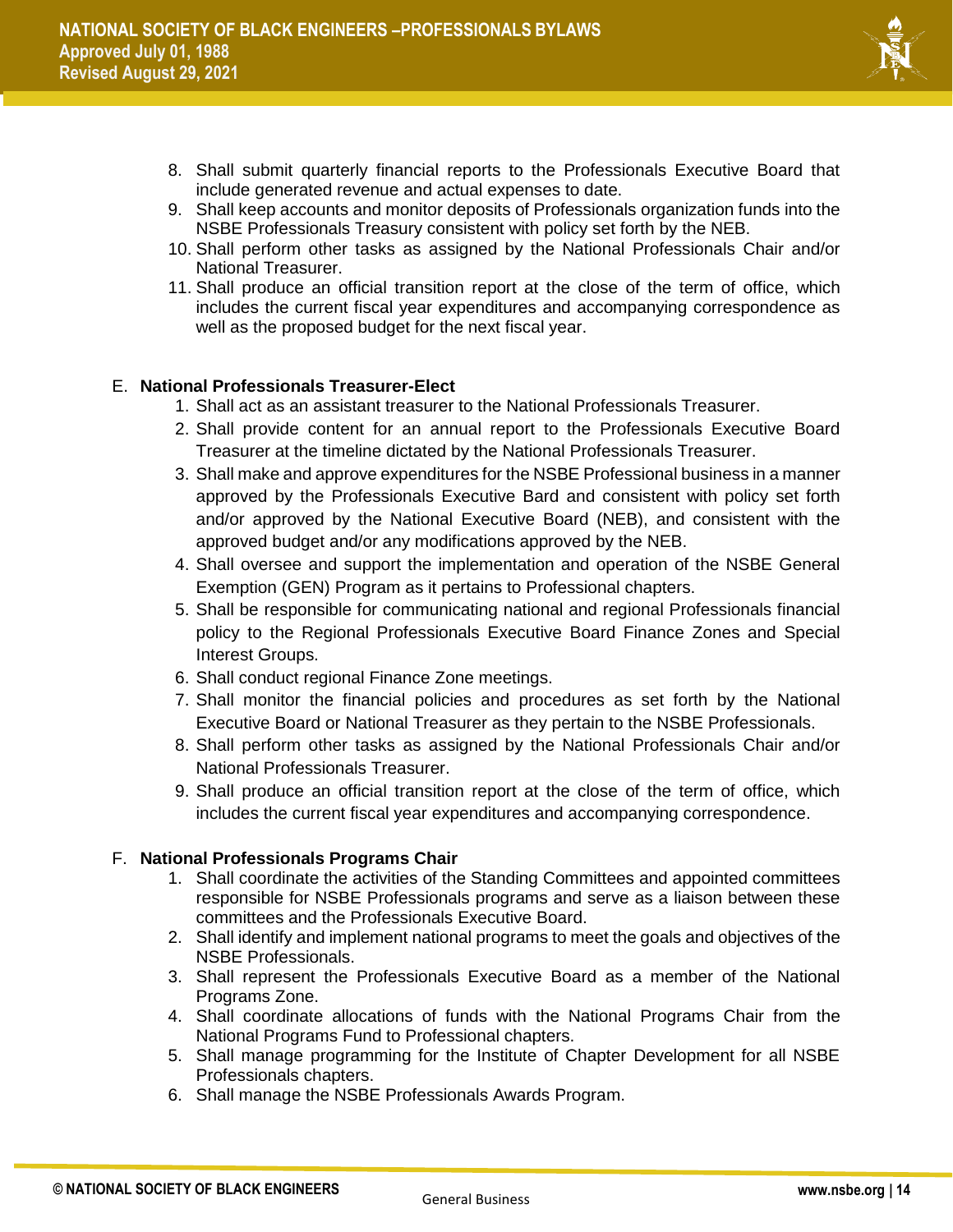

- 7. Shall appoint an Institute of Chapter Development Coordinator and a NSBE Professionals Awards Coordinator with the approval of the Professionals Executive Board to assist with the implementation of these NSBE Professionals programs.
- 8. Shall oversee the evaluation of all NSBE Professionals related programs on a yearly basis.
- 9. Shall manage the activities of the Professionals Programs Zone.
- 10. Shall assist the National Professionals Chair Emeritus with compiling information for inclusion in the NSBE Professionals Annual Review.
- 11. Shall produce an official transition report at the close of the term of office.

#### G. **Regional Professional Chairs**

- 1. Shall act as regional director of Professional regional activities, including communication among local chapters of NSBE Professionals affairs.
- 2. Shall represent the thoughts and wishes of Professional members of the region in Professionals Executive Board, Regional Executive Board, and conference meetings.
- 3. Shall forward a record of regional activities to the National Professionals Chair-Elect
- 4. Shall coordinate and manage the activities of the Regional Professionals Executive Boards.
- 5. Shall ensure that all Professional chapters in the region receive the information and materials they need in order to function efficiently.
- 6. Shall see that all Professional chapters within the region submit required documents in a timely manner.
- 7. Shall identify potential Professional chapters to charter within the region.
- 8. Shall coordinate regional leadership training programming for Professional chapter executive boards.
- 9. Shall produce an official transition report at the close of the term of office.

#### H. **National Professionals Charter/Membership Chair**

- 1. Shall maintain the National NSBE Professionals membership roster and provide quarterly membership reports to the Professionals Executive Board.
- 2. Shall work with the National Membership Chairperson to maintain database of NSBE graduating student members (graduating seniors) for potential membership.
- 3. Shall manage all national and regional programming and events associated with NSBE graduating seniors' retention efforts.
- 4. Shall work with the National Professionals Chair-Elect on yearly membership recruitment and retention strategies.
- 5. Shall work with the Regional Professionals Chair-Elects to identify membership issues within the regions.
- 6. Shall publish and update a Professionals Chapter Directory and Professionals Membership Toolkits.
- 7. Shall interact with the Director of Membership at WHQ regarding membership issues and functional operation of the membership database portal.
- 8. Shall serve on the National Membership Committee.
- 9. Shall assist the National Professionals Chair Emeritus with compiling membership information for inclusion in the NSBE Professionals Annual Review.
- 10. Shall produce an official transition report at the close of the term of office.

#### **National Professionals Finance Chair**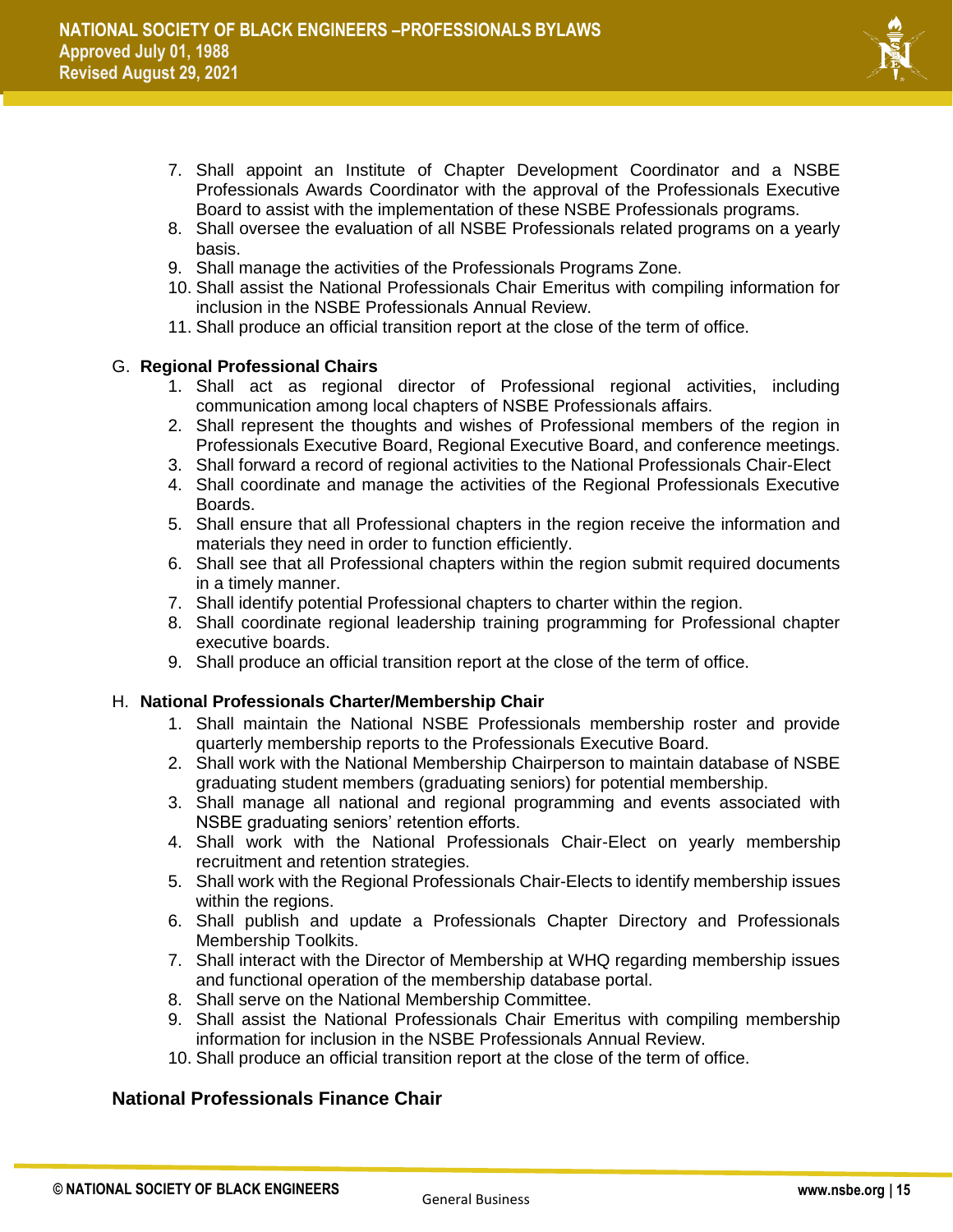

- 1. Shall develop and maintain national fundraising strategies that ensure the financial strength of the NSBE Professionals. This includes, but is not limited to, corporate fundraising, grants, NSBE Professionals job postings, and membership donations.
- 2. Shall work directly with the National Finance Chair on securing yearly funding to meet the needs of the NSBE Professionals.
- 3. Shall document and submit funding needs to the National Finance Chair at the beginning of each fiscal year.
- 4. Shall serve as the point of contact for recruiters and companies attempting to fill technical, management, and other NSBE Professionals related positions and shall recommend policies regarding this interaction.
- 5. Shall attend all NSBE Board of Corporate Affiliate meetings representing NSBE Professionals.
- 6. Shall serve on the Technical Professional Conference Committee as the finance lead for fundraising activities.
- 7. Shall assist the National Professionals Chair Emeritus with compiling information for inclusion in the NSBE Professionals Annual Review.
- 8. Shall produce an official transition report at the close of the term of office.

#### I. **National Professionals Publicist**

- 1. Shall publish a Professionals Newsletter at least four times a year in either print or digital format.
- 2. Shall work with WHQ Marketing and Communications Team to identify external publications for partnerships and cross publications of technical content.
- 3. Shall work with the Professionals Communication Zone members to develop marketing and promotional materials in support of NSBE Professionals events. Including the Technical Professionals Conference at the Annual Convention and the Professional Development Conference.
- 4. Shall coordinate and promote the submission of content form the Professionals regions and Special Interest Groups to ensure publication guidelines are met and content inclusion in NSBE publications.
- 5. Shall develop mechanisms, in accordance with the National Publications Chair, to ensure the user of mass communication, print, and digital media to further the objectives of the organization.
- 6. Shall coordinate with the National Publications Chairperson to ensure that Professionals related information is included in the NSBE publications, including the NSBE Magazine and e-newsletters.
- 7. Shall prepare releases for advertising NSBE Professionals activities.
- 8. Shall make official statements for the NSBE Professionals with the approval fo the National Professionals Chairperson.
- 9. Shall ensure working relationships between NSBE Professional and the other organizations of mutual interest.
- 10. Shall work with the Standing Committees on advertising and marketing strategies of the interest to the NSBE Professionals committee, program or event.
- 11. Shall review NSBE Professionals materials, as needed, including conference booklets/programs, publications, presentations, speeches, and other mass media content, to ensure the proper use of the NSBE logo and other editorial concerns.
- 12. Shall identify new mass media and associated networks opportunities to enhance the NSBE Professionals brand.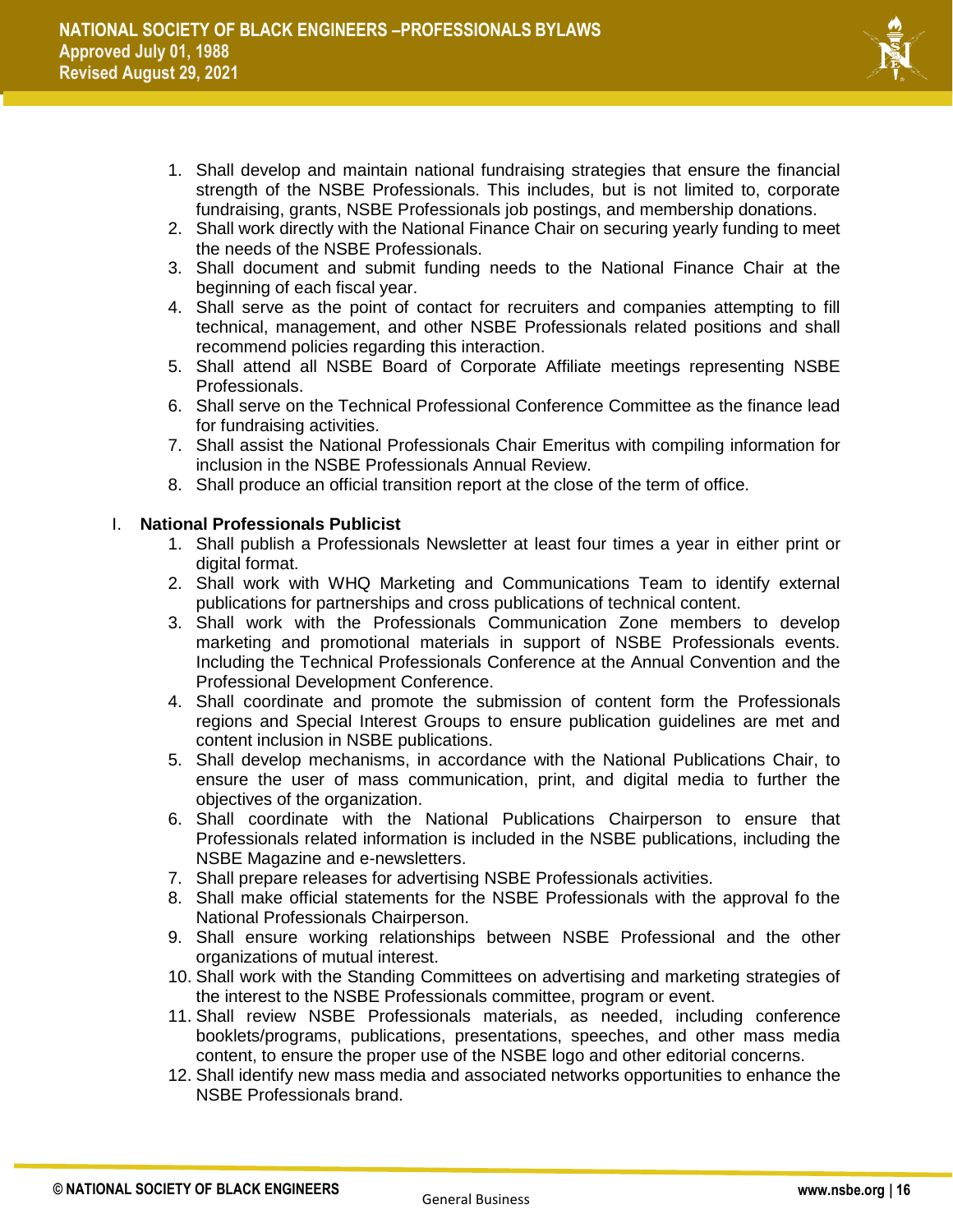

- 13. Shall work with the National Professionals Secretary to maintain documentation of NSBE Professionals history.
- 14. Shall assist the National Professionals Chair Emeritus with preparing the NSBE Professionals Annual Review.
- 15. Shall produce an official transition report at the close of the term of office.

#### J. **National Professional Talent Development Chair**

- 1. Shall represent the PEB as a member of the National Leadership Institute committee.
- 2. Shall develop, implement and manage leadership, management, business training, and certification programs for NSBE Professional members.
- 3. Shall serve as a member on the Technical Professional Conference Planning Committee responsible for managing professional development content and courses.
- 4. Shall assist with standardization of leadership and professional development activities at all regional conferences and the Technical Professional Conference during Annual Convention.
- 5. Shall work with WHQ in developing alliances with other professional organizations.
- 6. Shall develop, initiate, and support national and regional programs to enhance the professional success of NSBE Professionals.
- 7. Shall work with the National Programs Chair to develop programs to prepare NSBE members for professional success in their careers.
- 8. Shall produce an official transition report at the close of the term of office.

#### K. **National Professionals Technical Excellence Chair**

- 1. Shall manage, develop, and promote technical excellence programs and training to increase the technical integrity of the NSBE Professionals.
- 2. Shall manage the NSBE Professionals Special Interest Groups (SIGs) activities and encourage Professional members to join and participate in SIGs.
- 3. Shall encourage Professional chapters to partner with SIGs to help execute SIG projects as chapter technical programs.
- 4. Shall identify Professional chapter technical excellence programs that can be national programs.
- 5. Shall develop alliances with other technical organizations.
- 6. Shall promote the overall technical activity and expertise of the NSBE Professionals.
- 7. Shall serve as a member of the TPC Planning Committee responsible for managing all technical related content and courses.
- 8. Shall assist and encourage NSBE Professionals members to pursue professional/technical licenses and certifications.
- 9. Shall produce an official transition report at the close of the term of office.

#### L. **National Professionals Pre-College Initiative Chair**

- 1. Shall represent the PEB as a member of the National PCI committee.
- 2. Shall work with the National Pre-College Initiative Chair to coordinate the establishment of NSBE Jr. chapters.
- 3. Shall serve as the head coordinator for the Try-Math-A-Lon Competition, which includes competitions on the national, regional, and local Professional chapter levels.
- 4. Shall coordinate and execute PCI programs sponsored by the NSBE Professionals.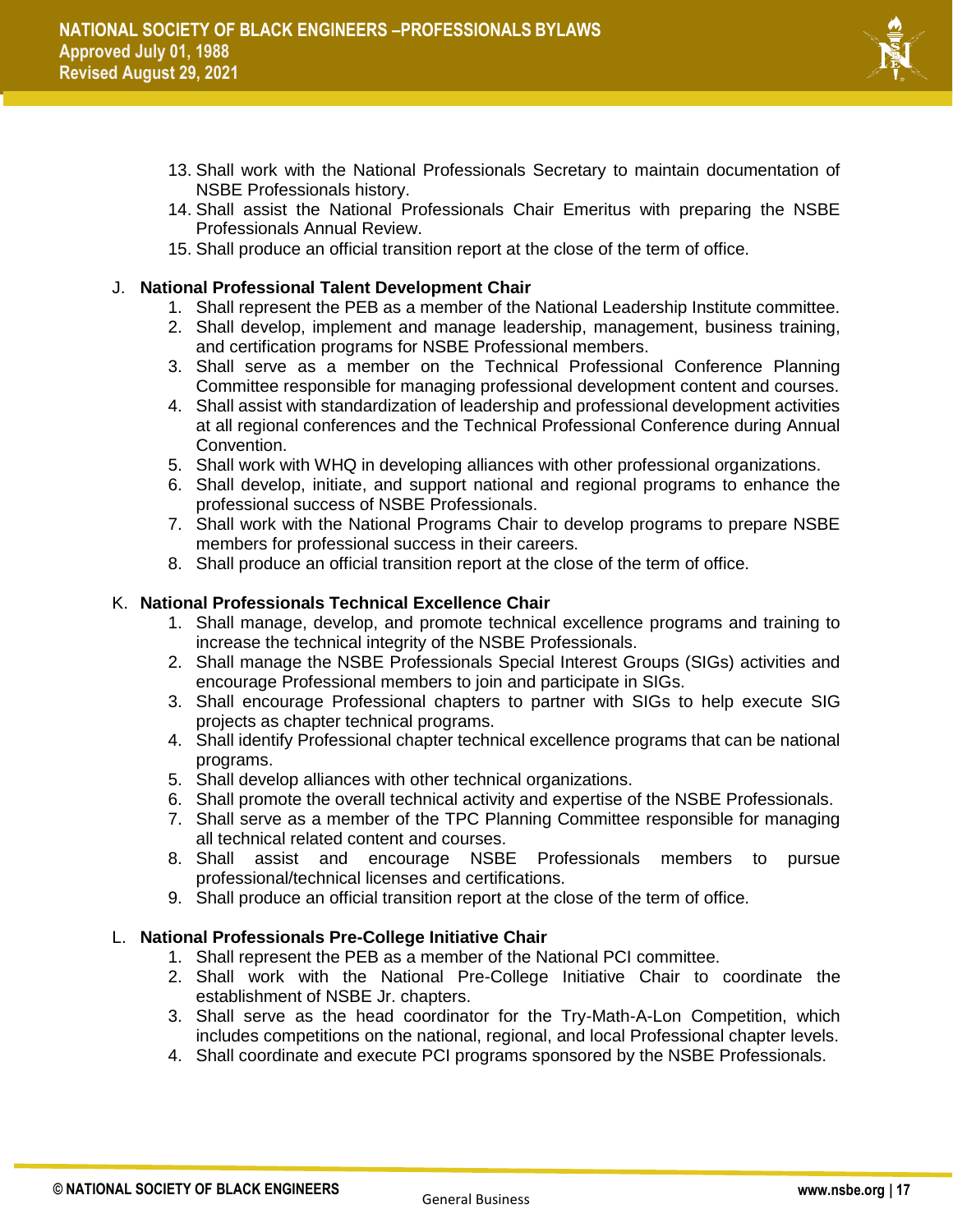

- 5. Shall identify additional methods by which the NSBE Professionals can benefit the NSBE Jr. membership and shall recommend national and regional programs to accomplish this goal.
- 6. Shall develop and manage leadership training programs for NSBE Jr. members.
- 7. Shall assist with the execution of National PCI programs, as requested by the National PCI Chair.
- 8. Shall produce an official transition report at the close of the term of office.

#### M. **National Professionals College Initiative Chair**

- 1. Shall serve as the Professionals representative to the National Academic Excellence Committee.
- 2. Shall work with the National Programs Chair and National Academic Excellence Chair to develop and implement programs of academic benefit to community college, undergraduate and graduate NSBE members.
- 3. Shall develop, initiate, and promote activities to increase the interaction between Professional members and collegiate members (i.e., Members) at all levels of the Society.
- 4. Shall investigate and advocate opportunities for Professional members to pursue advanced degrees, graduate and post-doctoral research.
- 5. Shall develop programs to mentor NSBE Members on internship or co-op rotations at institutions with a Professional member presence.
- 6. Shall work with the National Professionals Charter/Membership Chair on NSBE graduating seniors' retention efforts.
- 7. Shall produce an official transition report at the close of the term of office.

#### **Section 2.**

The duties of the appointed offices are:

#### A. **Technical Professional Conference Chair**

- 1. Shall act as chair of the Technical Professional Conference Planning Committee.
- 2. Shall serve as the Professionals representative on the Annual Convention Planning Committee (CPC) in the role of TPC Coordinator and as such shall fulfill the duties as described in the Convention Planning Committee Operational Guidelines.
- 3. Shall be subject to the orders of the NSBE Professionals membership and shall take no acts in conflict with decisions made by vote of the Professional membership or the goals and objectives of the National Society of Black Engineers.
- 4. Shall oversee all NSBE Professionals activities at the Annual Convention.
- 5. Shall ensure the coordination of programs, training, and other activities provided for the NSBE Professionals at regional and national conferences.
- 6. Shall produce an official transition report at the close of the term of office.

#### B. **Professional Development Conference Chair**

- 1. Shall lead and manage the Professional Development Conference Planning Committee.
- 2. Shall collaborate on program content and design with the National Professionals Development Chair and Regional Professionals Development Chair in the host region.
- 3. Shall report to the National Professionals Treasurer on conference financial matters.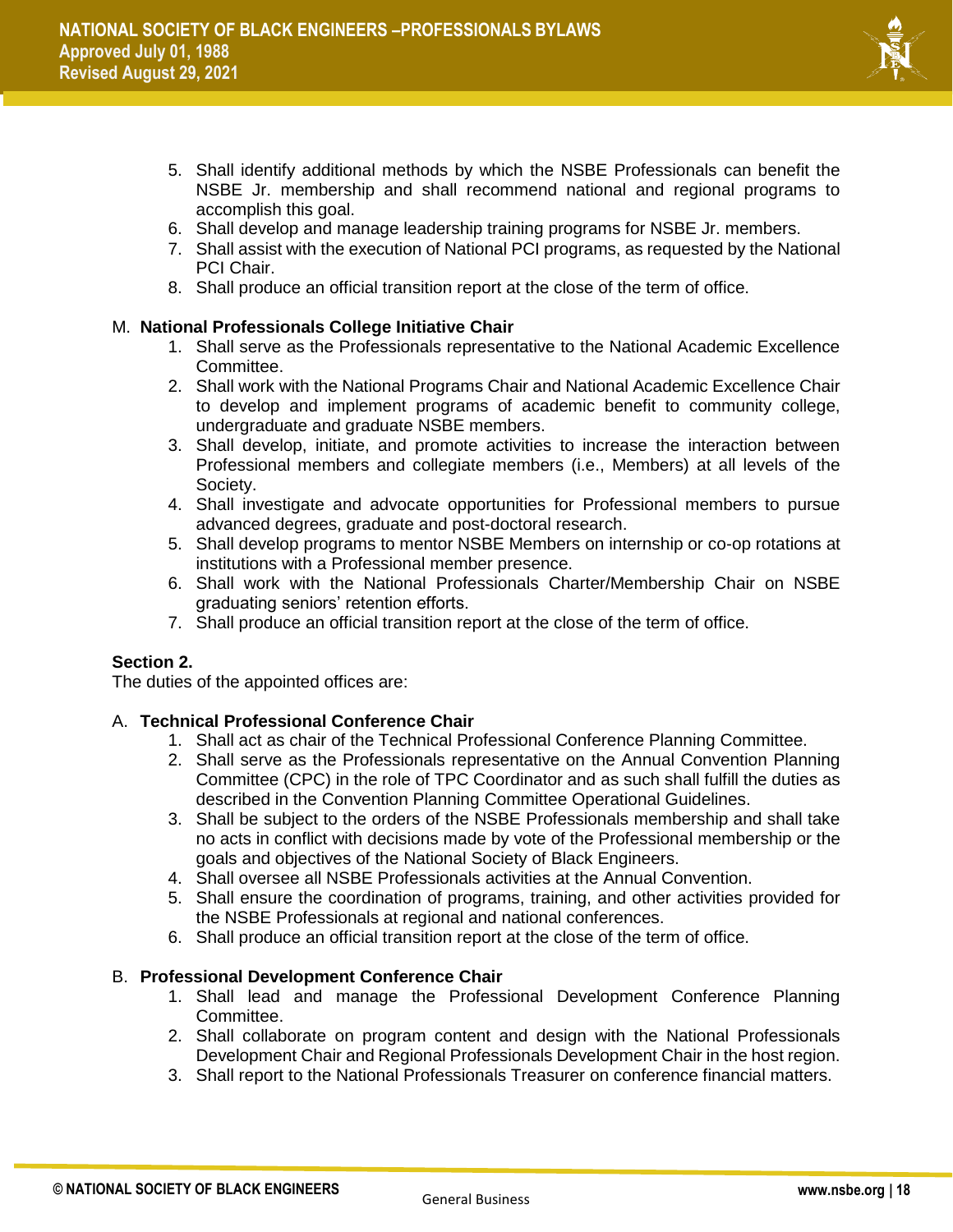

- 4. Shall act as the lead conference coordinator when meeting with potential conference investors.
- 5. Shall assure all events and activities are in alignment with the Professionals Talent Development Plan and Professionals Strategic Goals.
- 6. Shall manage the entire conference from conception through execution.
- 7. Shall create a post conference report 30 days after the close of the conference.

#### **Section 3.**

The duties of the appointed committee chairs are:

#### A. **National Professionals Technology Officer**

- 1. Shall develop and maintain the operation of the NSBE Professionals website.
- 2. Shall work with the Professionals Communications Zone members to ensure that NSBE Professionals communications are effectively using the NSBE Professionals website.
- 3. Shall provide insight, research, and recommendations regarding technologies required to effectively operate the organization.
- 4. Shall work with the National Communications Chair and the Director of Information Technology at WHQ to create web communication policies and to ensure that NSBE Professionals follows those policies and procedures.
- 5. Shall produce an official transition report at the close of the term of office.

#### **ARTICLE XI – Voting**

#### **Section 1.**

Each Professional Chapter in good standing is entitled to have two delegates at all meetings where a vote of the general membership is taken.

#### **Section 2.**

Each Professional Chapter delegate is entitled to one vote, unless only one delegate (in which case the delegate can cast both votes) represents the chapter.

#### **Section 3**.

Each Professional Chapter is entitled to cast two votes (via its two delegates) during the election of Professionals Executive Board members.

#### **Section 4.**

All members of the Professionals Executive Board, excluding the National Professionals Parliamentarian and the National Professionals Chair Emeritus have the right to vote during all board meetings.

#### **ARTICLE XII – Meetings**

#### **Section 1.** There shall be regularly scheduled meetings as determined by the Professionals Executive Board.

#### **Section 2.**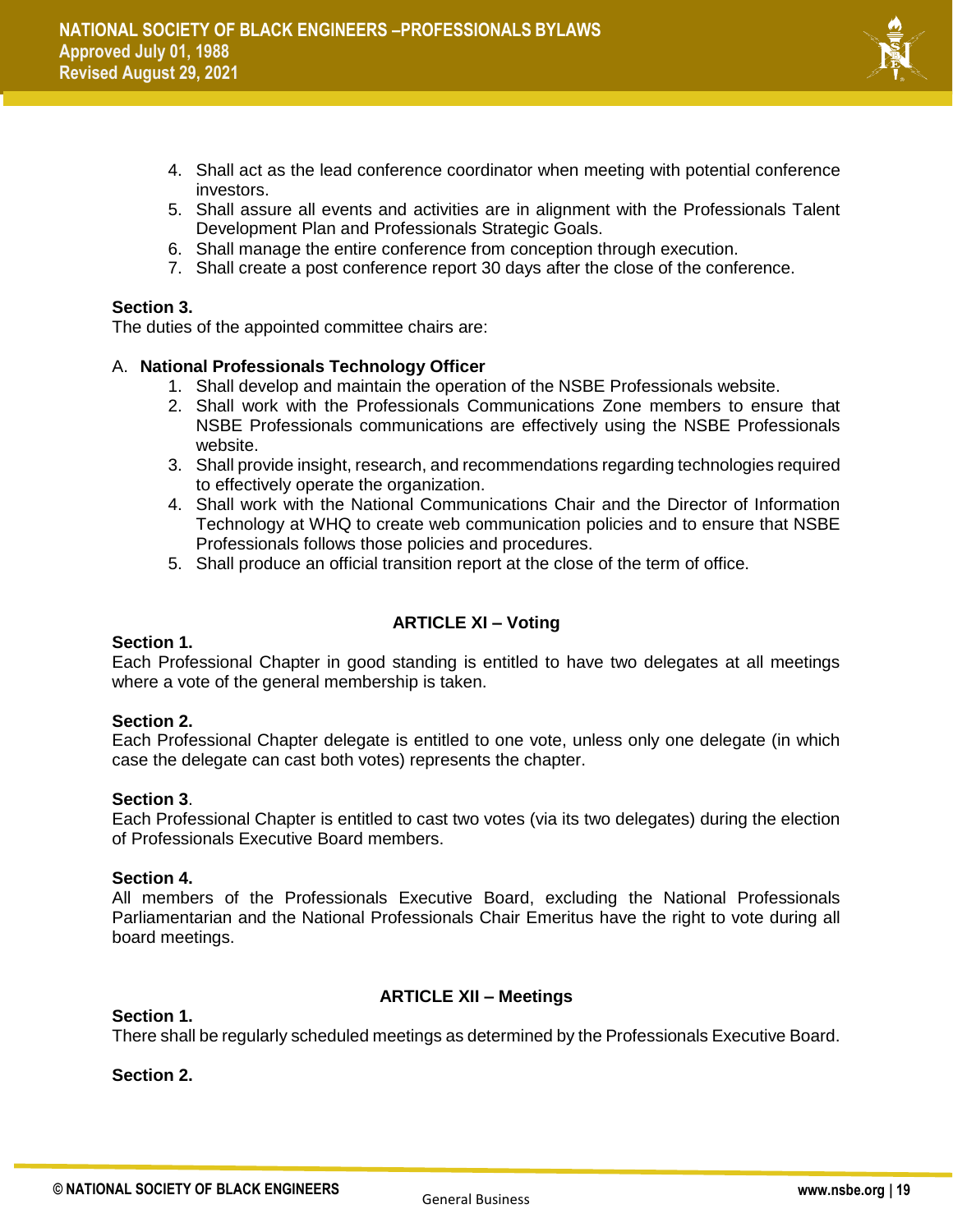

A quorum for transacting business at general meetings of the NSBE Professionals shall consist of no less than a simple majority of all members present at the meeting and a majority of the elected officers.

#### **Section 3.**

A quorum for all transaction of Professionals business at the Professionals Elections or any meeting of the Professional membership of the National Society shall be:

- a. No less than two (2) Professionals Executive Officers; and
- b. No less than four (4) Regional Professionals Chairs; and
- c. No less than two (2) Professional members in good standing from any one (1) region of the National Society.

A quorum for the transaction of all business at Professionals Executive Board Meetings shall be ten voting members of the Professionals Executive Board. The quorum must include:

- a. No less than two (2) Professionals Executive Officers; and
- b. No less than two (2) Professionals Standing Committee Chairs; and
- c. No less than three (3) Regional Professionals Chairs.

#### **ARTICLE XIII – Regions**

#### **Section 1.**

Each region shall have a Professionals Executive Board consisting of a chair and officers, and shall have operating guidelines approved by the Professionals Executive Board and filed as an official document of the NSBE Professionals.

#### **Section 2.**

Regional Professionals Executive Boards shall serve as liaisons between its Professional chapters and the Professionals Executive Board and shall carry out the objectives of the NSBE Professionals.

#### **ARTICLE XIV – Chapters**

#### **Section 1.**

Chapters shall serve as the primary program vehicle for the members; programs should be in accordance with the objectives of the National Society.

#### **Section 2.**

Each chapter shall have a chapter constitution to be filed as an official document of the NSBE Professionals at WHQ.

#### **Section 3.**

Chapters must register annually with the National Society to be officially recognized as a chartered chapter.

#### **ARTICLE XV – Parliamentary Authority**

The rules contained in the current edition of Robert's Rules of Order Newly Revised shall govern the National Society in all cases to which they are applicable and in which they are not inconsistent with these operating guidelines and any special rules of order the National Society may adopt.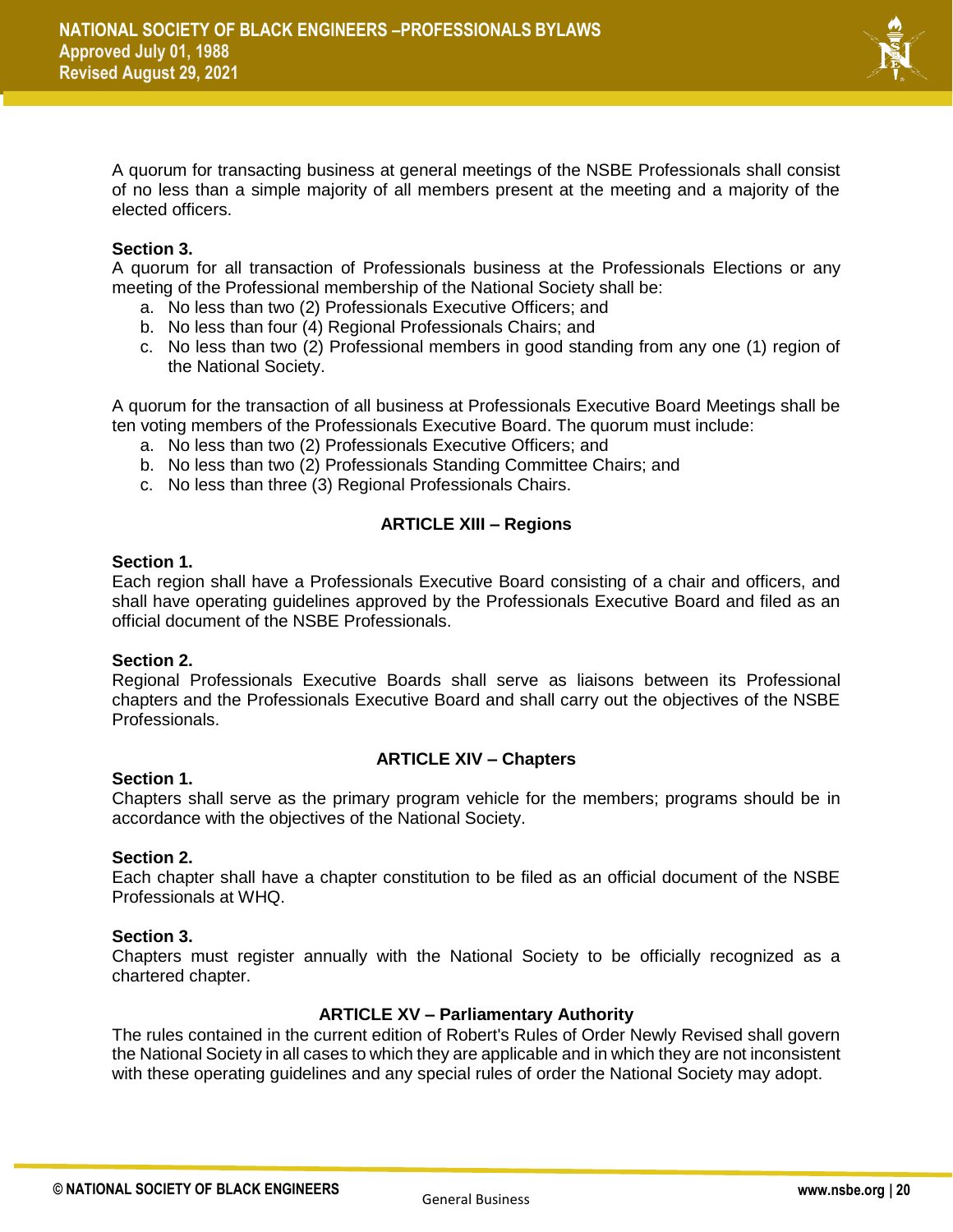

#### **ARTICLE XVI - Termination of Professionals Executive Board Members, Committee Chairs, and Special Interest Group Directors**

#### **Section 1.**

Any elected officer of the Professionals Executive Board may be impeached and removed from said position. Any PEB member seeking to terminate an elected officer of the Professionals Executive Board must adhere to the following impeachment process:

- a. Upon recommendation of the PEB member seeking to terminate an elected officer, the Chair shall prepare a statement of impeachment listing the NSBE Professionals Bylaws responsibilities that were not satisfied and/or accomplished. In the case where the Chair has been requested for removal, the Secretary will prepare the statement.
- b. The Chair, via e-mail (request a read receipt) with a cc: to the Professionals Secretary will send the charges against the elected board member. In the case where the Chair has been requested for removal, the Secretary will e-mail the statement.
- c. The elected board member must respond to the charges in writing to each voting Professionals Executive Board member within 5 business days of receipt of the impeachment request notice. The board member should prepare for the inquiry and rebuttal.
- d. The inquiry will be performed with the elected board member being impeached and the remaining elected board members.
- e. If the elected board member does not respond within 5 business days to the impeachment request notice, a vote by the Professionals Executive Board will automatically be taken.
- f. The impeachment shall be approved by the two-thirds affirmative vote of the remaining elected officers of the Professionals Executive Board.
- g. If the elected board member was not impeached, a follow up status of their obligations shall be addressed by the Professionals Executive Board at which time the impeachment process may be revisited after 15 days. In the event that the elected officer is impeached, the decision of the Professionals Executive Board is final.

#### **Section 2.**

Any appointed member of the Professionals Executive Board, appointed committee chair, or Special Interest Group Director may be impeached and removed from said position. To terminate an appointed member of the Professionals Executive Board, appointed committee chair, or Special Interest Group Director, the following impeachment process shall be followed:

- a. Upon recommendation of the PEB member seeking to terminate an appointed board member, appointed committee chair, or Special Interest Group Director, the Chair shall prepare a statement of impeachment listing the responsibilities that were not satisfied and/or accomplished.
- b. The Chair via e-mail (request a read receipt) with a cc: to the Professionals Secretary will send the charges against the appointed board member, appointed committee chair, or Special Interest Group Director, receipt requested.
- c. The appointed board member, appointed committee chair, or Special Interest Group Director must respond to the charges in writing to each voting Professionals Executive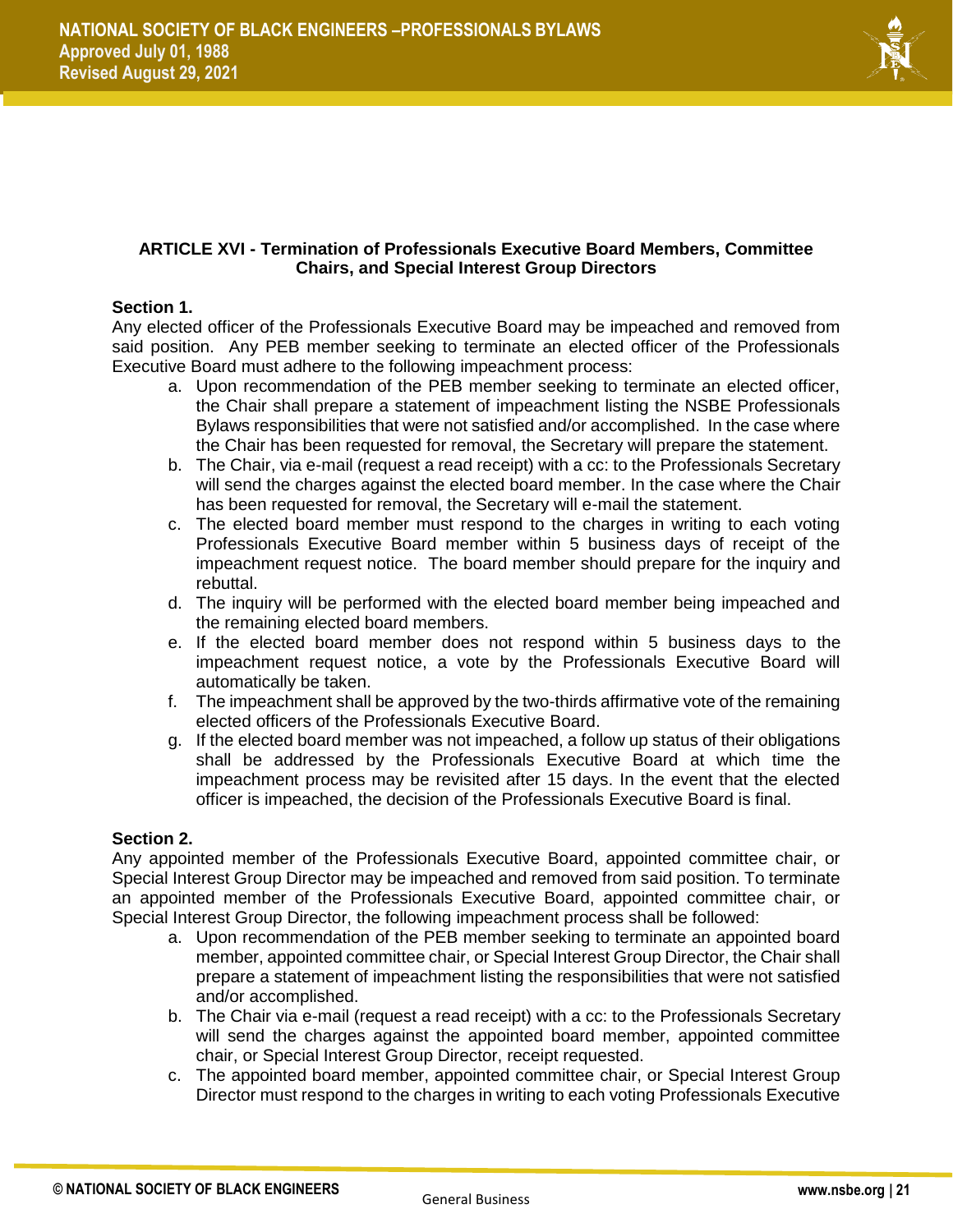

Board member within 5 business days of receipt of the impeachment request notice. The appointed board member, appointed committee chair, or Special Interest Group Director should prepare for the inquiry and rebuttal.

- d. The inquiry will be performed with the appointed board member, appointed committee chair, or Special Interest Group Director being impeached and the elected board members.
- e. If the appointed board member, appointed committee chair, or Special Interest Group Director does not respond within 5 business days to the impeachment request notice, a vote by the Professionals Executive Board will automatically be taken.
- f. The impeachment shall be approved by the affirmative vote of no less than two-thirds of the elected members of the Professionals Executive Board.
- g. If the appointed board member, appointed committee chair, or Special Interest Group Director was not impeached, a follow up status of their obligations shall be addressed by the Professionals Executive Board at which time the impeachment process may be revisited after 15 days.
- h. In the event that the appointed member, appointed committee chair, or Special Interest Group Director is impeached, the decision of the Professionals Executive Board is final.

#### S**ection 3.**

Any Regional Chair member of the Professionals Executive Board may be impeached and removed from said position. To terminate a Regional Chair member of the Professionals Executive Board, the following impeachment process shall be followed:

- a. The Professionals Chair shall prepare a statement of impeachment listing the responsibilities that were not satisfied and/or accomplished.
- b. The Professionals Chair via e-mail (request a read receipt) with a cc: to the Professionals Secretary will send the charges against the appointed board member, receipt requested
- c. The Regional Chair must respond to the charges in writing to each voting Professionals Executive Board member within 5 business days of receipt of the impeachment request notice. The Regional Chair member should prepare for the inquiry and rebuttal.
- d. The inquiry will be performed with the Regional Chair being impeached and the elected board members
- e. If the Regional Chair does not respond within 5 business days to the impeachment request notice, a vote by the Professionals Executive Board will automatically be taken.
- f. The impeachment shall be approved by the two-thirds affirmative vote of the remaining elected membership of the Professionals Executive Board.
- g. If the Regional Chair is not impeached, a follow up status of their obligations shall be addressed by the Professionals Executive Board at which time the impeachment process may be revisited after 15 days.
- h. In the event that the Regional Chair is impeached, the decision of the Professionals Executive Board is final.
- i. In the event the Regional Chair is impeached, they can still serve his/her term as the regional elected officer, but not as the Professionals Executive Board representative.
- j. The Regional Professionals Executive Board must supply an acceptable replacement to represent the Region on the Professionals Executive Board, and the replacement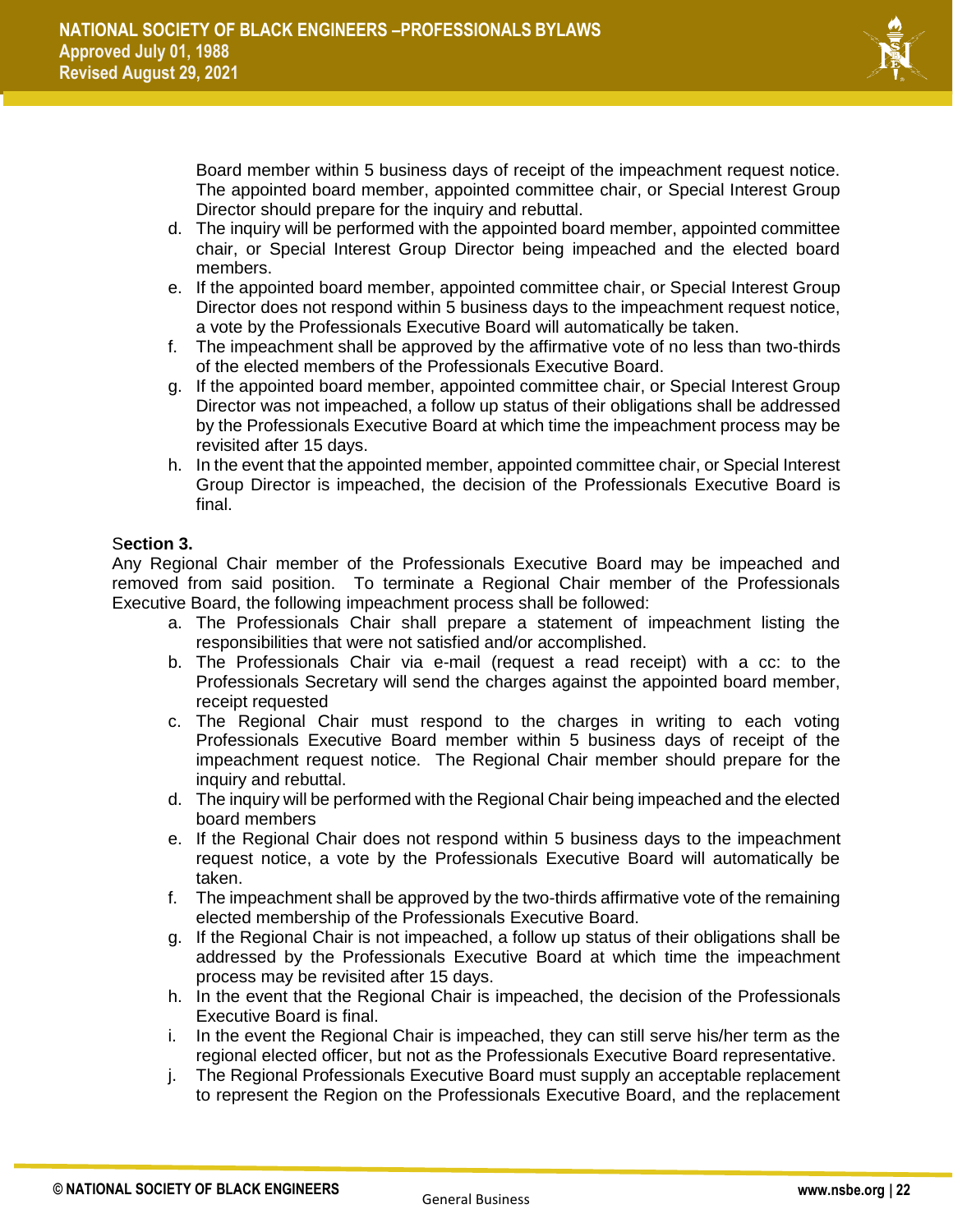

must be approved by a two-thirds vote of the elected Professionals Executive Board members.

#### **ARTICLE XVII – Amendments**

#### **Section 1.**

The Professionals Bylaws shall be amended by:

- a. A two-thirds vote of the Professionals Executive Board, or
- b. A two-thirds vote of the delegates attending the Annual Convention

#### **Section 2.**

- a. Amendments must be submitted in a written proposal to the Professionals Executive Board to be reviewed. The proposal must be clearly stated and justified.
- b. Upon changing the Professionals Bylaws, an updated copy must be sent to the National Parliamentarian for review by the National Executive Board and placement in the national archives.

#### **ARTICLE XVIII – NSBE Professionals House of Delegates**

#### **Section 1.**

Per the national constitution, each chartered Professional chapter shall select two delegates to represent their chapter in regional and national business. These representatives will be known as Delegates, and the legislative body in which they will participate will be known as the National Society of Black Engineers Professionals House of Delegates and hereafter called the NSBE Professionals House of Delegates.

#### **Section 2.**

House of Delegates – Officer Selection and Responsibilities

Each Regional Professionals House of Delegates shall select officers to facilitate its operations:

- a. Speaker of the House: Will preside over House sessions and represent the House to the Regional Professionals Executive Board, Regional Document Review Committee, general membership, and other appropriate entities within NSBE.
- b. Clerk of the House: Will maintain Delegate list servers, keep records of House legislative activities in conjunction with the Regional Professionals Secretary and National Professionals Parliamentarian, and issue House communications to the RPEB, Regional Parliamentarian, and other boards, committees, and entities within NSBE.
- c. Except as identified in these operating guidelines, Officers of the House of Delegates shall not serve as officers of the National Executive Board, Professionals Executive Board, Regional Professionals Executive Board or Regional Executive Board.
- d. All officers of the House of Delegates shall retain their right to vote.
- e. All House officers will be elected at the Annual Convention and shall follow the same term of office as the RPEB.
- f. If a House officer is separated from office for any reason, a replacement shall be elected by Delegate vote within one month of the separation. Electronic voting shall be permitted. The remaining officer shall preside over the election. If both officers are separated from office, the Regional Professionals Chair-Elect shall preside over the elections.

#### **Section 3.**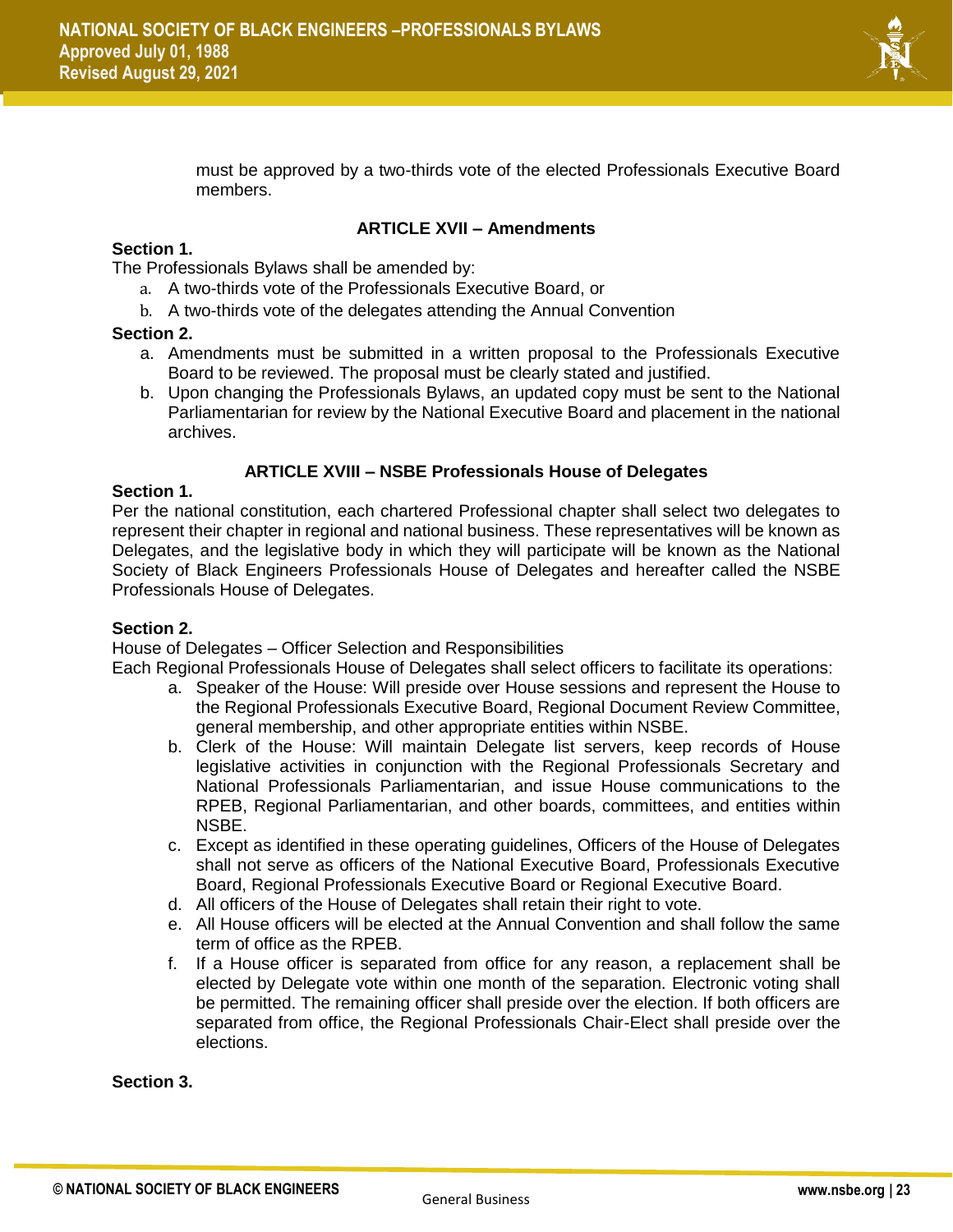

The National Professionals Parliamentarian shall also be known as the National Speaker of the House, and shall coordinate the activities of the NSBE Professionals House of Delegates with the assistance of the six regional Speakers of the House.

#### **Section 4.**

The NSBE House of Delegates is hereby designed to make informed decisions on behalf of the Professional member of the National Society of Black Engineers.

- a. Delegates should make decisions with the consent of the chapter in which they represent.
- b. Delegates should communicate with their respective chapters before making decisions on behalf of the chapters.

#### **Section 5.**

#### **Delegate Selection**

- a. Chapter Delegates shall be selected by the Professional chapters they represent.
- b. Delegates must be members in good standing.
- c. Affiliate members may not serve in the position of Delegate per Article III, Section 2b of the NSBE Constitution.
- d. Chapter Delegates should be selected at the time new officers are elected at the chapter in order to serve the entire term.
- e. Chapters will be responsible for submitting Delegate names prior to the Regional Leadership Conference.

#### **Section 6.**

#### **Delegate Meeting at Regional Conferences**

There shall be designated House legislative sessions at all Regional Conferences at a time and place determined by the Regional Professionals Executive Board.

- a. The first Regional meeting of an operational year, Regional Leadership Conference, shall include time to provide legislative training for delegates, including but not limited to parliamentary procedure, NSBE operating procedures and governing documents.
- b. All Regional meetings shall include House of Delegates legislative sessions for the purpose of addressing current issues within the organization.
- c. RPEB members are required to ensure proper RPEB attendance at designated House legislative sessions to meet quorum requirements for delegate activity.

NSBE Delegates will be provided with the following prior to House of Delegates legislative sessions, and shall have the following responsibilities during the Regional Conference:

- a. All changes to National Society Governing Documents since the previous Delegate meeting. Governing Documents include: NSBE Constitution, NSBE Bylaws, Professionals Bylaws, Regional Bylaws, Regional Professionals Bylaws, and all other official NSBE governing documents.
- b. Any proposals presented by any Professionals chapter within the Region for discussion.
- c. The agenda of House legislative sessions is the responsibility of the Speaker of the House.
- d. Delegates shall cast votes in their individual regional meetings on behalf of their chapter.